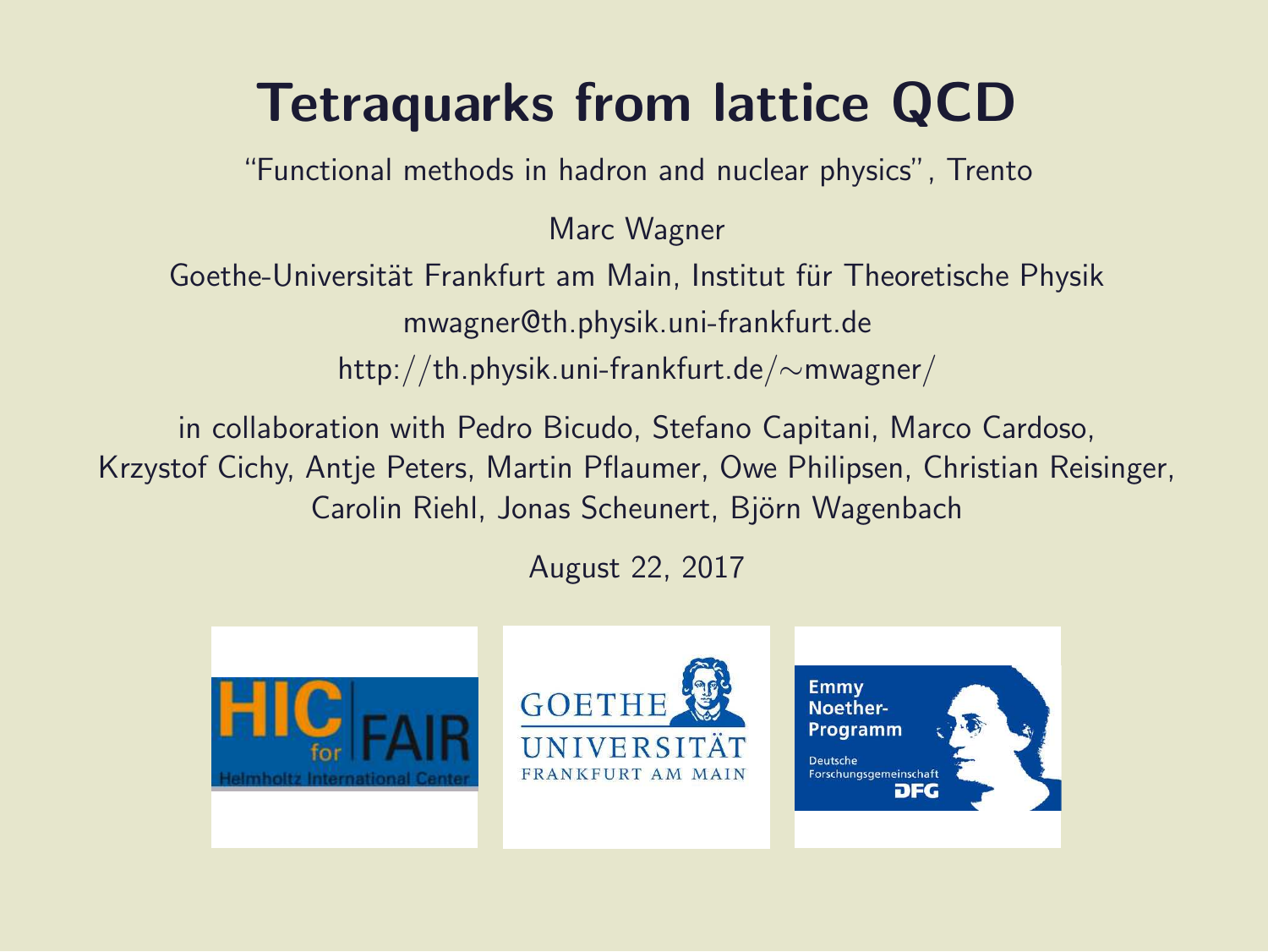### Basic idea to investigate tetraquarks

- Study tetraquarks in the following way:
	- (1) Compute potentials of two heavy quarks (e.g.  $\bar{b}\bar{b}$ ) in the presence of two lighter quarks (e.g. ud, ss, cc) using lattice QCD.
	- (2) Explore, whether these potentials are sufficiently attractive to host bound states or resonances ( $\rightarrow$  tetraquarks) by using techniques from quantum mechanics and scattering theory.

• This talk is a summary of [P. Bicudo, M.W., Phys. Rev. D 87, 114511 (2013) [arXiv:1209.6274]] [P. Bicudo, K. Cichy, A. Peters, B. Wagenbach, M.W., Phys. Rev. D 92, 014507 (2015) [arXiv:1505.00613]] [P. Bicudo, K. Cichy, A. Peters, M.W., Phys. Rev. D 93, 034501 (2016) [arXiv:1510.03441]] [P. Bicudo, J. Scheunert, M.W., Phys. Rev. D 95, 034502 (2017) [arXiv:1612.02758]] [P. Bicudo, M. Cardoso, A. Peters, M. Pflaumer, M.W., arXiv:1704.02383].

• For recent work from other groups using a similar approach cf. e.g. [W. Detmold, K. Orginos, M. J. Savage, Phys. Rev. D 76, 114503 (2007) [arXiv:hep-lat/0703009]] [G. Bali, M. Hetzenegger, PoS LATTICE2010, 142 (2010) [arXiv:1011.0571 [hep-lat]] [Z. S. Brown and K. Orginos, Phys. Rev. D 86, 114506 (2012) [arXiv:1210.1953 [hep-lat]]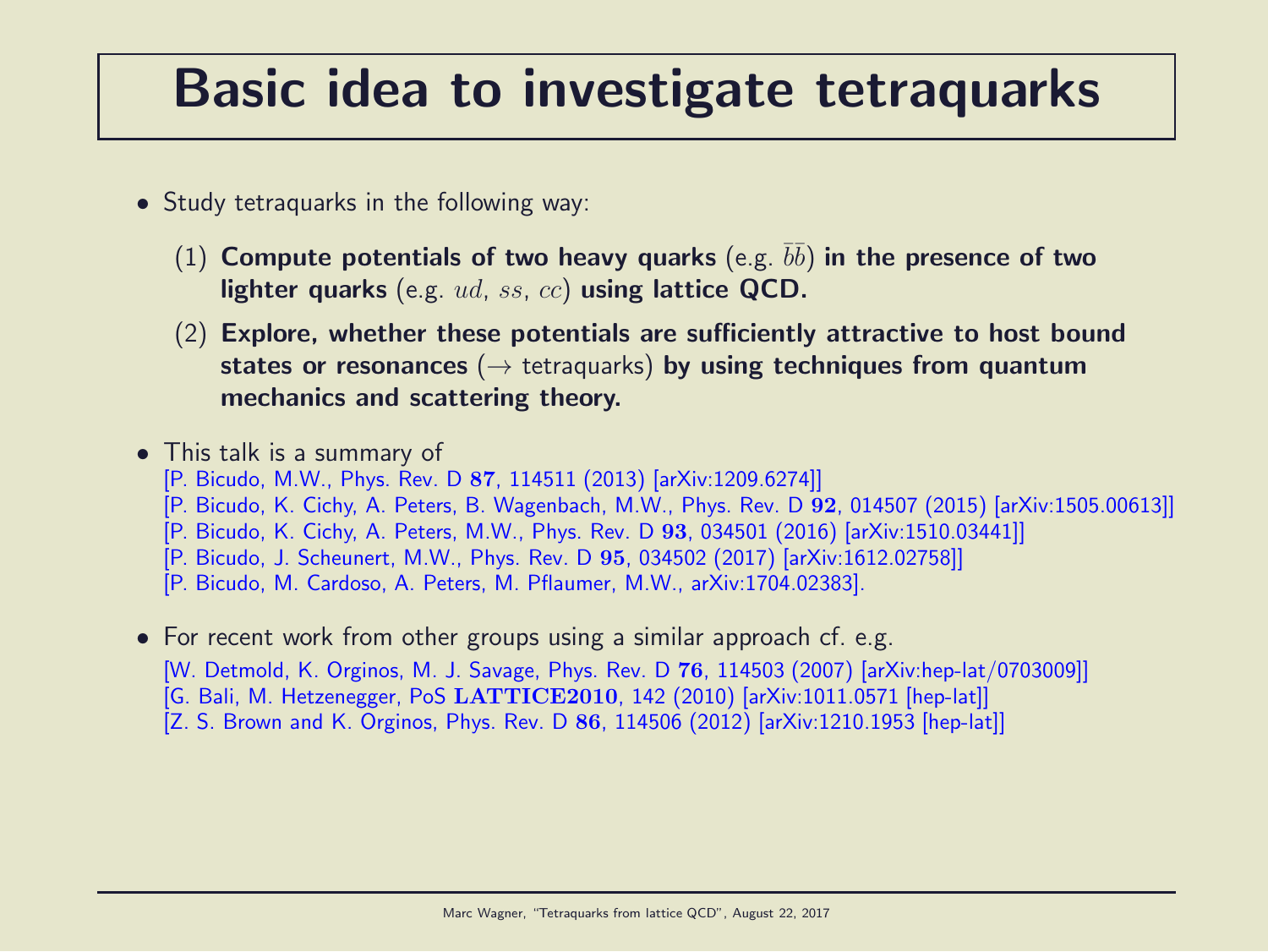### Why are such studies important? (1)

- Meson: system of quarks and gluons with integer total angular momentum  $J = 0, 1, 2, \ldots$
- Most mesons seem to be quark-antiquark pairs  $\bar{q}q$ , e.q.  $\pi \equiv \bar{u}d$ ,  $D \equiv \bar{c}d$ ,  $\eta_s \equiv \bar{c}c$ (quark-antiquark model calculations reproduce the majority of experimental results).
- Certain mesons are poorly understood (significant discrepancies between experimental results and quark model calculations), could have a more complicated structure, e.g.
	- 2 quarks and 2 antiquarks (tetraquark),
	- a quark-antiquark pair and gluons (hybrid meson),
	- only gluons (glueball).

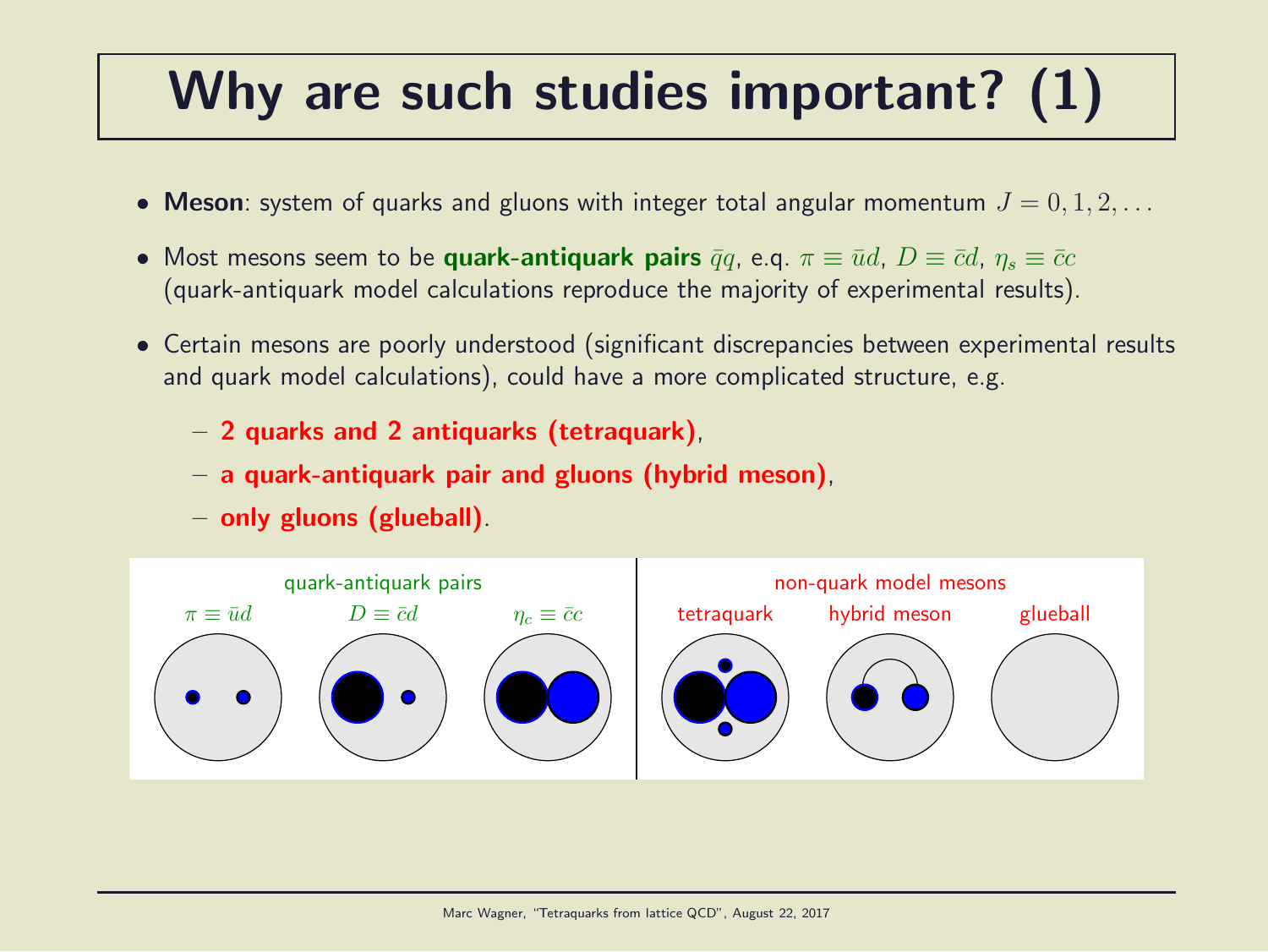### Why are such studies important? (2)

- Indications for tetraquark structures:
	- Electrically charged mesons  $Z_b(10610)^+$  and  $Z_b(10650)^+$ :
		- $*$  Mass suggests a  $b\bar{b}$  pair ...
		- $*$  ... but  $b\bar{b}$  is electrically neutral ...?
		- ∗ Easy to understand, when assuming a tetraquark structure:  $Z_b(\ldots)^+ \equiv b\bar{b}u\bar{d}$   $(u \to +2/3 e, \, \bar{d} \to -1/3 e).$



- Electrically charged  $Z_c$  states:

∗ Similar to  $Z_h$ .

– Mass ordering of light scalar mesons:

\* E.g. 
$$
m_{\kappa} > m_{a_0(980)}
$$
 ...?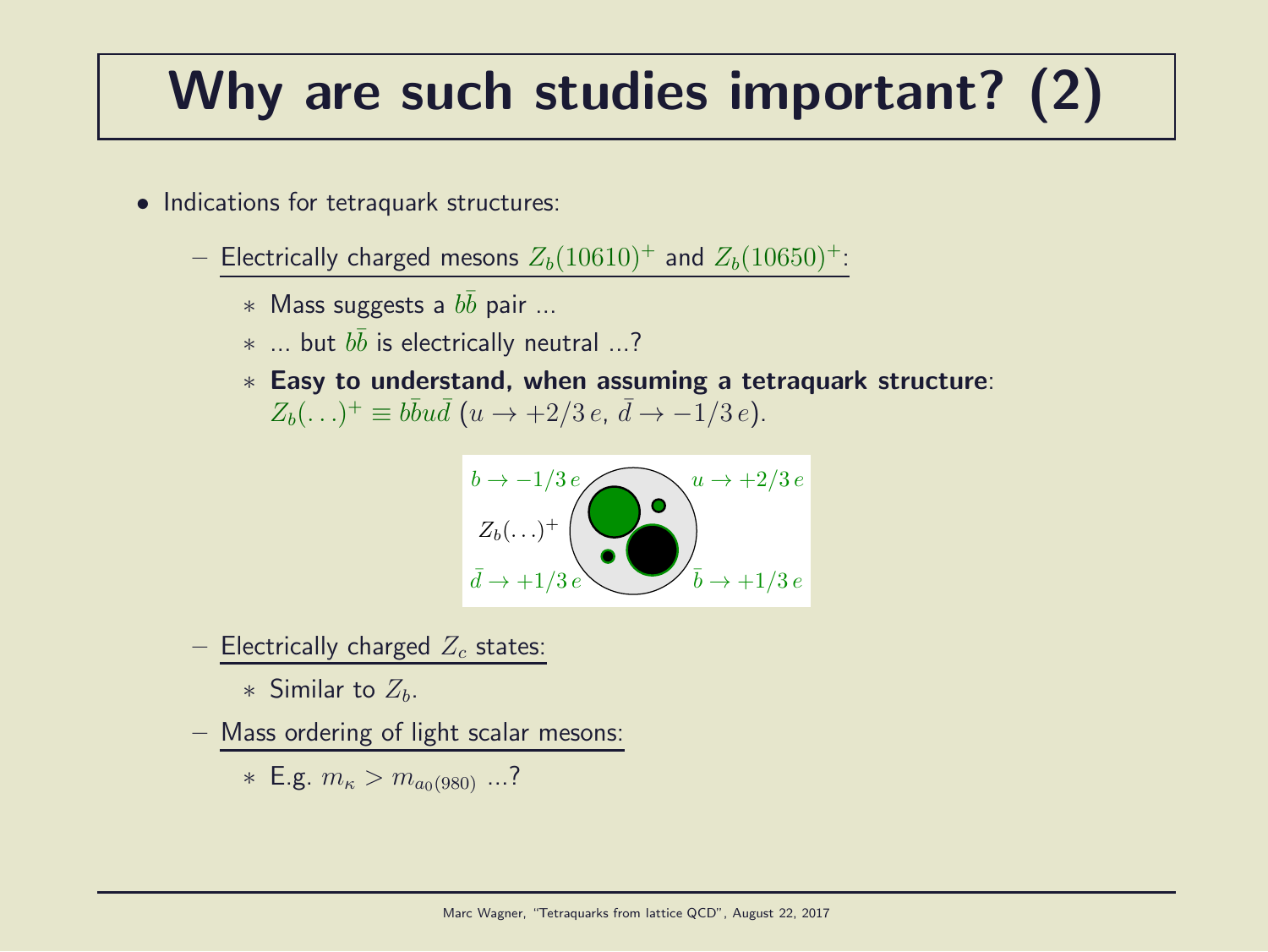### **Outline**

- A brief introduction to lattice QCD and the computation of hadron masses.
	- QCD: definition.
	- QCD: computation of hadron masses.
	- Lattice QCD.
- $\bullet$   $\bar b\bar b qq$  tetraquarks.
- $\bullet$   $\overline{b} \overline{b} q \overline{q}$  /  $BB$  potentials.
- $\overline{b}bqq$  tetraquarks (2).
- Inclusion of heavy spin effects.
- $\bullet$   $\bar b\bar b qq$  tetraquark resonances.
- $\bar{b}b$  hybrid mesons.
- Summary and outlook.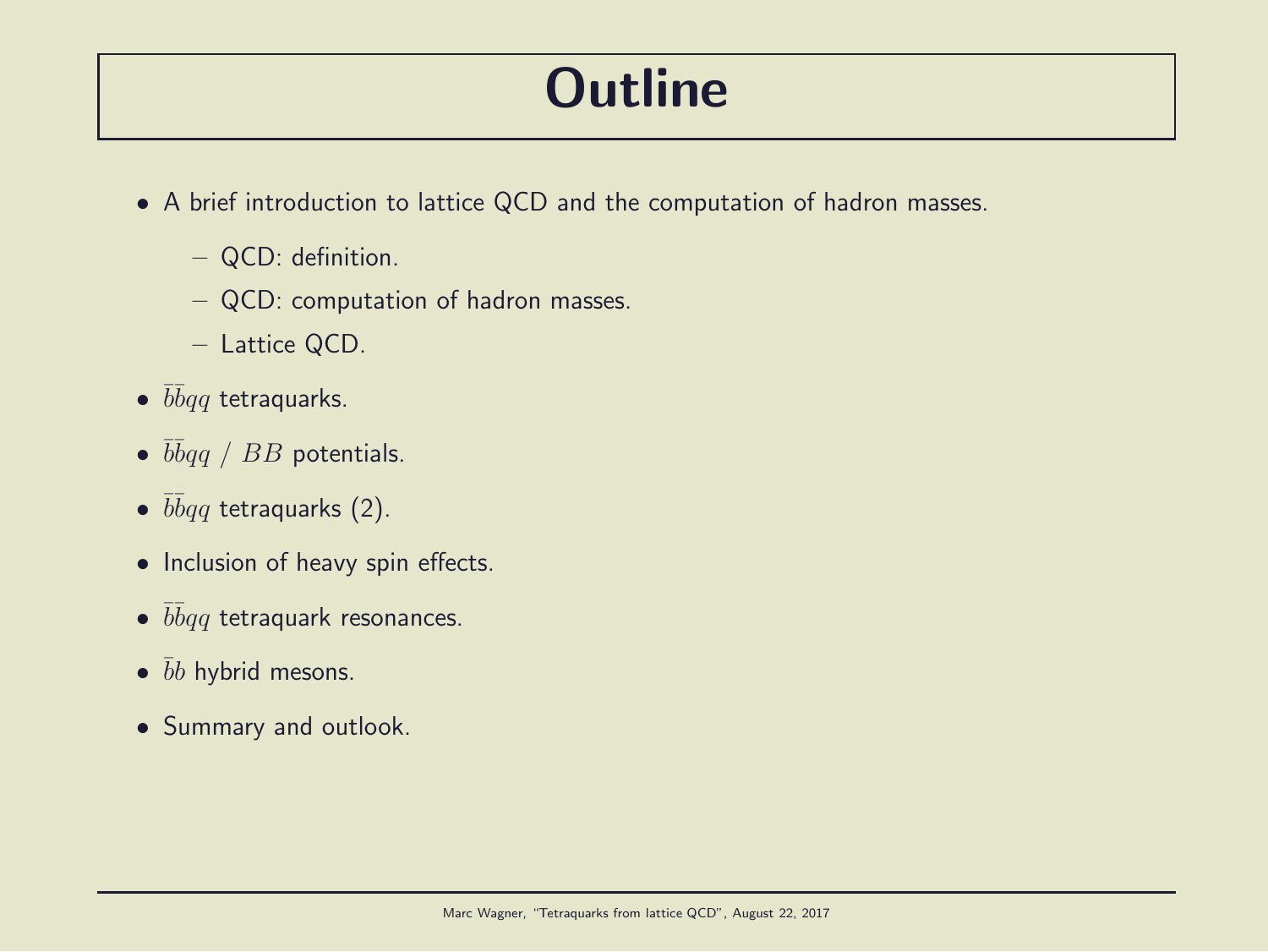### QCD: definition

• Definition of QCD rather simple:

$$
S = \int d^4x \left( \sum_{f \in \{u,d,s,c,t,b\}} \bar{\psi}^{(f)} \left( \gamma_\mu \left( \partial_\mu - i A_\mu \right) + m^{(f)} \right) \psi^{(f)} + \frac{1}{2g^2} \text{Tr} \left( F_{\mu\nu} F_{\mu\nu} \right) \right)
$$
  

$$
F_{\mu\nu} = \partial_\mu A_\nu - \partial_\nu A_\mu - i [A_\mu, A_\nu].
$$

 $- \,\, \psi^{(f)}({\bf r},t) , \, \bar \psi^{(f)}({\bf r},t) {\rm : \, quark \,\, fields}.$ 

- $-A_\mu({\bf r},t)$ : gluon field.
- No analytical solutions for e.g. meson or baryon masses available, because
	- field equations non-linear,
	- no small parameter (coupling constant), i.e., perturbation theory in general not applicable.
- Numerical method necessary  $\rightarrow$  lattice QCD.

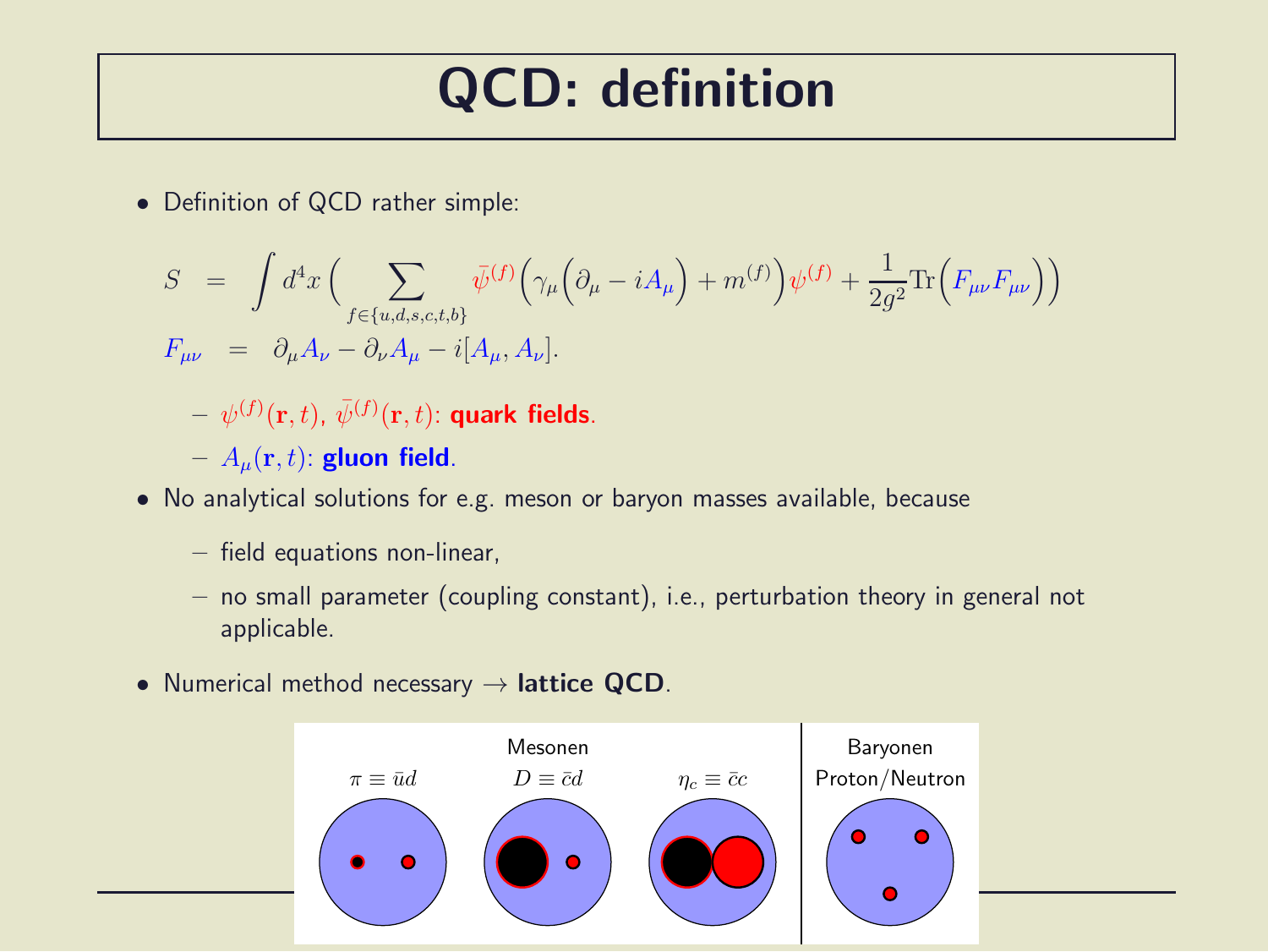## QCD: computation of hadron masses (1)

• Lattice QCD computation of a hadron mass in three steps:

#### Step  $(1)$ : define a suitable hadron creation operator  $O$

- A hadron creation operator is essentially a combination of quark field operators  $\psi^{(f)}(\mathbf{r})\equiv u(\mathbf{r}),d(\mathbf{r}),s(\mathbf{r}),c(\mathbf{r}),b(\mathbf{r}),t(\mathbf{r})$  and gluon field operators  $A_{\mu}(\mathbf{r}).$
- The quark field operator  $u(\bf{r})$  creates a u quark at position  $\bf{r}$ ,  $d(\bf{r})$  creates a d quark, ...
- A suitable hadron creation operator O generates in crude approximation the hadron of interest:
	- Details are irrelevant, the final result for the hadron mass does not depend on these details.
	- **Example:** D **meson** ... essentially a quark-antiquark pair  $\bar{c}d$  with total angular momentum  $J = 0$  and parity  $P = -$ ; a possible D meson creation operator is

$$
O \equiv \int d^3r \,\bar{c}(\mathbf{r}) \gamma_5 d(\mathbf{r})
$$

$$
(\gamma_5 \to J^P = 0^-, \int d^3r \to \mathbf{p} = 0).
$$

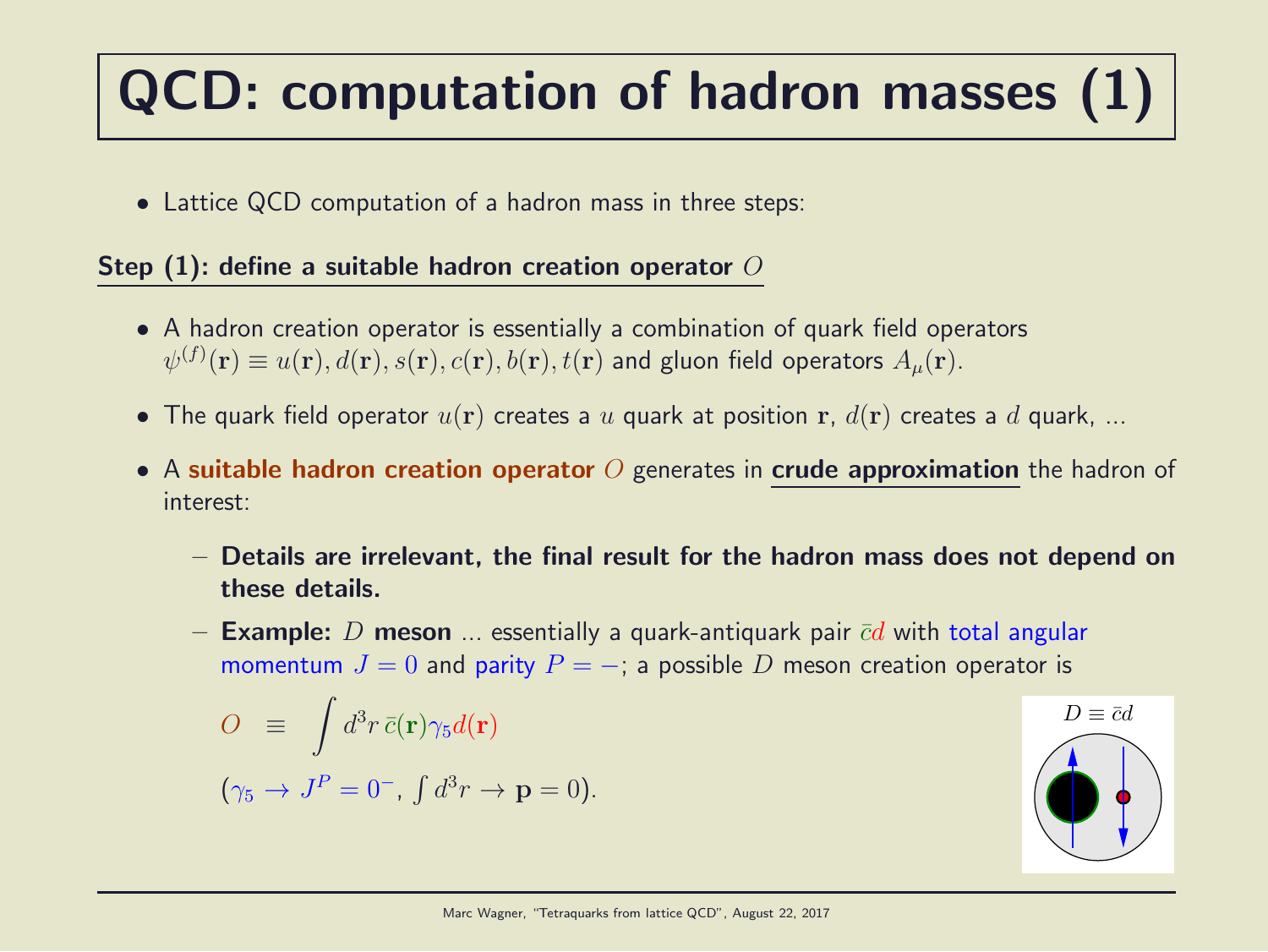### QCD: computation of hadron masses (2)

#### Step (2): Compute the temporal correlation function  $C(t)$  of the hadron creation operator  $O$  using lattice QCD

- Correlation function:  $C(t) \equiv \langle \Omega | O^{\dagger}(t) O(0) | \Omega \rangle$  ( $| \Omega \rangle$  = QCD ground state = vacuum).
- Lattice QCD is very technical:
	- Sophisticated codes have to be developed ...
	- ... which run on high performance computers several weeks or months ...
	- $-$  a few details on the next slide.

#### Step (3): extract the hadron mass from the exponential decay of the correlation function  $C(t)$

• Using elementary quantum mechanics one can show

 $C(t) = \langle \Omega | O^{\dagger}(t) O(0) | \Omega \rangle \stackrel{t \to \infty}{\propto} e^{-m_D t}.$ 

• Fit of  $Ae^{-m_Dt}$  to the lattice QCD results for  $C(t)$ yields the D meson mass  $m_D$ .



Marc Wagner, "Tetraquarks from lattice QCD", August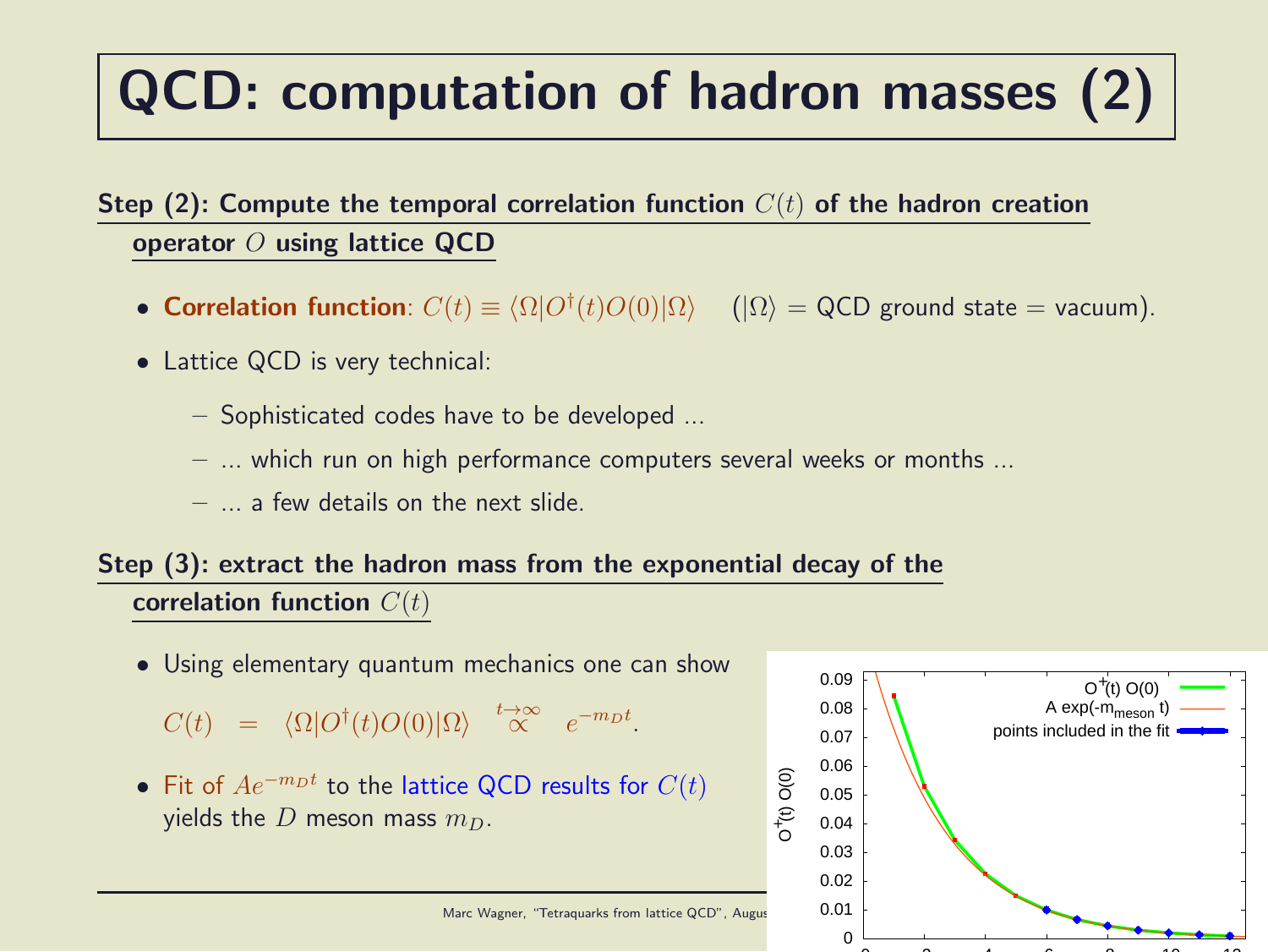### Lattice QCD

- Goal: numerical calculation of QCD observables, e.g. a temporal correlation function (and from that correlation function a hadron hadron mass).
- Starting point is the **path integral formulation**,

$$
C(t) = \langle \Omega | O^{\dagger}(t) O(0) | \Omega \rangle = \prod_{x_{\nu} \in \text{Gitter}} \Big( \prod_{f} d\psi^{(f)}(x_{\nu}) d\bar{\psi}^{(f)}(x_{\nu}) \Big) dA_{\mu}(x_{\nu}) \dots,
$$

- on each spacetime point  $x_{\nu}$  (there are infinitely many) one has to solve an "ordinary integral" over the field variables  $\psi^{(f)}(x_\nu)$  and  $A_\mu(x_\nu)$ ,
- i.e., an infinite-dimensional integral.
- Numerical realization:
	- Discretize spacetime by introducing a hypercubic lattice with sufficiently small lattice spacing  $a \approx 0.05$  fm...  $0.10$  fm.
	- Consider only a limited region of spacetime with extent  $L \approx 2.0$  fm . . . 4.0 fm.



- $\rightarrow$  Path integral reduced to a finite-dimensional integral, but  $\mathcal{O}(10^8)$  integration variables.
- $\rightarrow$  Specifically developed stochastic algorithms are necessary.
- $\rightarrow$  High performance computer systems are needed.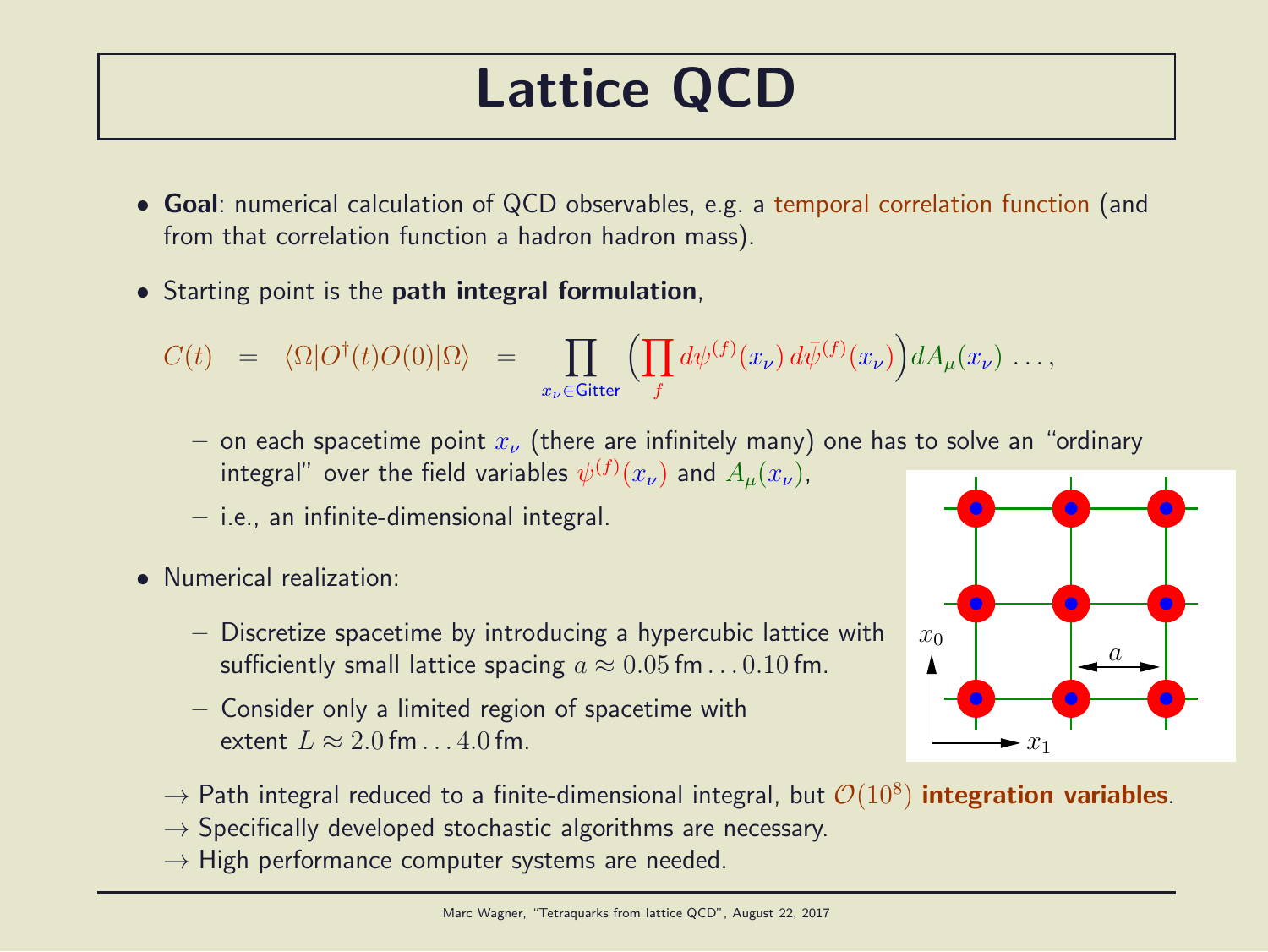## $\overline{b} \overline{b} q q$  tetraquarks (1)

- $\bullet$  Basic idea: Investigate existence of heavy tetraquarks  $\overline{bb}q$  in two steps.
	- $(1)$  Compute potentials of two static antiquarks  $(\bar{b}\bar{b})$  in the presence of two lighter quarks ( $qq \in \{ud, ss, cc\}$ ) using lattice QCD.
	- (2) Check, whether these potentials are sufficiently attractive, to host a bound state by solving a corresponding Schrödinger equation.  $(\rightarrow$  This would indicate a stable  $\bar b\bar b qq$  tetraquark.)
	- $((1) + (2) \rightarrow$  Born-Oppenheimer approximation).

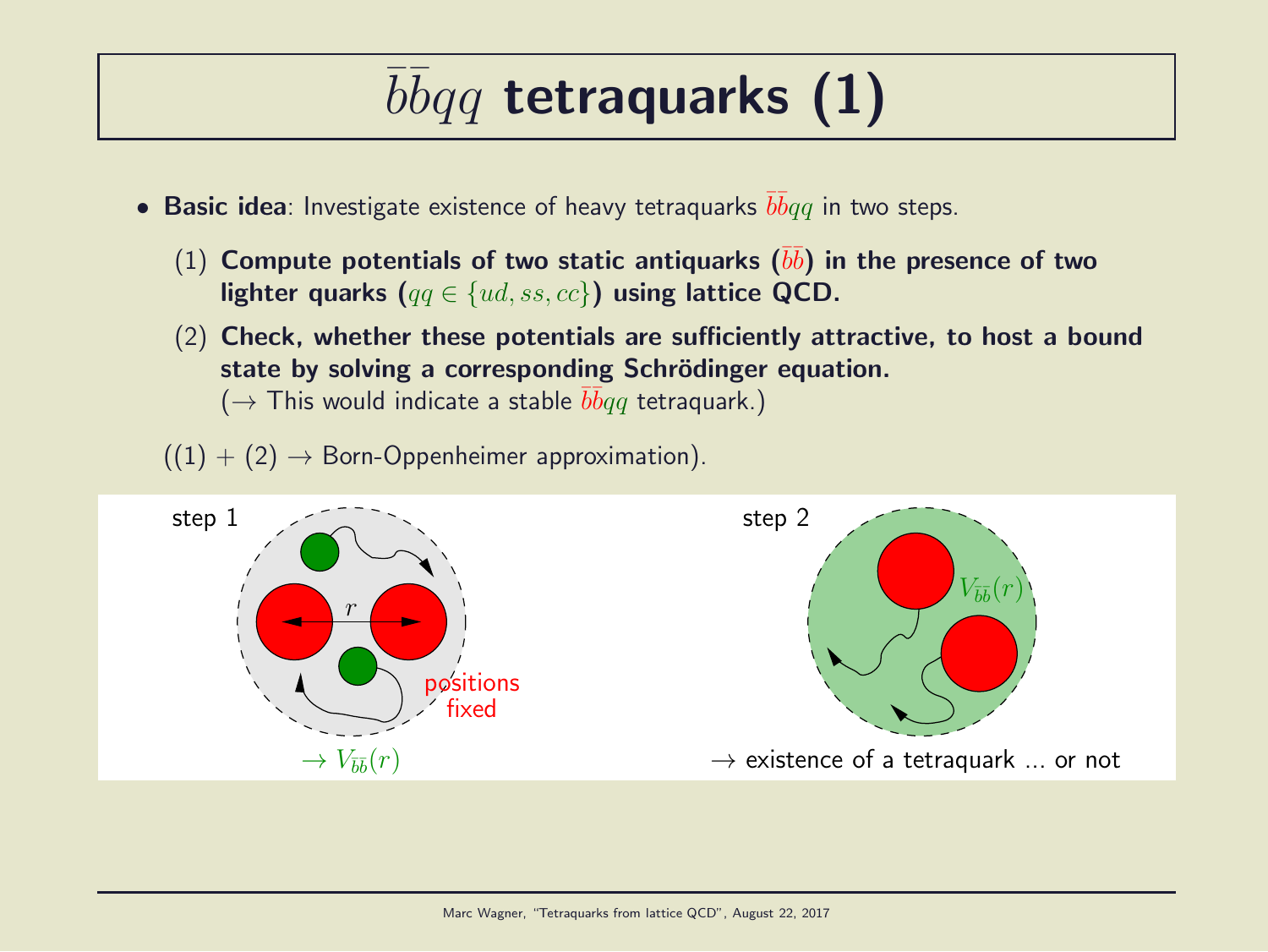## $\overline{b} \overline{b} q q$  tetraquarks (2)

#### Born-Oppenheimer approximation, step (1)

- Lattice QCD computation of  $b\bar{b}$  potentials  $V_{\bar{b}\bar{b}}(r)$ (2 flavor ETMC gauge link configurations).
	- (1) Use  $\bar b\bar b qq$  creation operators

 $O_{\bar{b}\bar{b}q q} \ \ \equiv \ \ (\mathcal{C}\Gamma)_{AB} (\mathcal{C}\tilde{\Gamma})_{CD} \Big( \bar{b}_C (-{\bf r}/2) q_A^{(1)}$  $\bar{b}_A^{(1)}(-{\bf r}/2)\Big) \Big( \bar{b}_D(+{\bf r}/2) q_B^{(2)}$  $\binom{2}{B} (+\mathbf{r}/2)$  .

- ∗ Different light quark flavors qq ∈ {ud, ss, cc}.
- ∗ Different light quark spin/parity.
- $*$  Different heavy quark spin/parity (no effect on  $V_{\bar{b}\bar{b}}(r)$ ).
- $\rightarrow$  Many different channels
	- ... some attractive, some repulsive
	- $\ldots$  some correspond for large  $\bar b \bar b$  separations to pairs of ground state mesons  $(B \; \textsf{and/or} \; B^*),$  some to excited mesons (one or two  $B_0^*$  and/or  $B_1^*).$
- (2) Compute temporal correlation functions.
- (3) Determine  $V_{\bar{b}\bar{b}}(r)$  from the exponential decays of the correlation functions.
- First principles QCD computation of forces between hadrons.



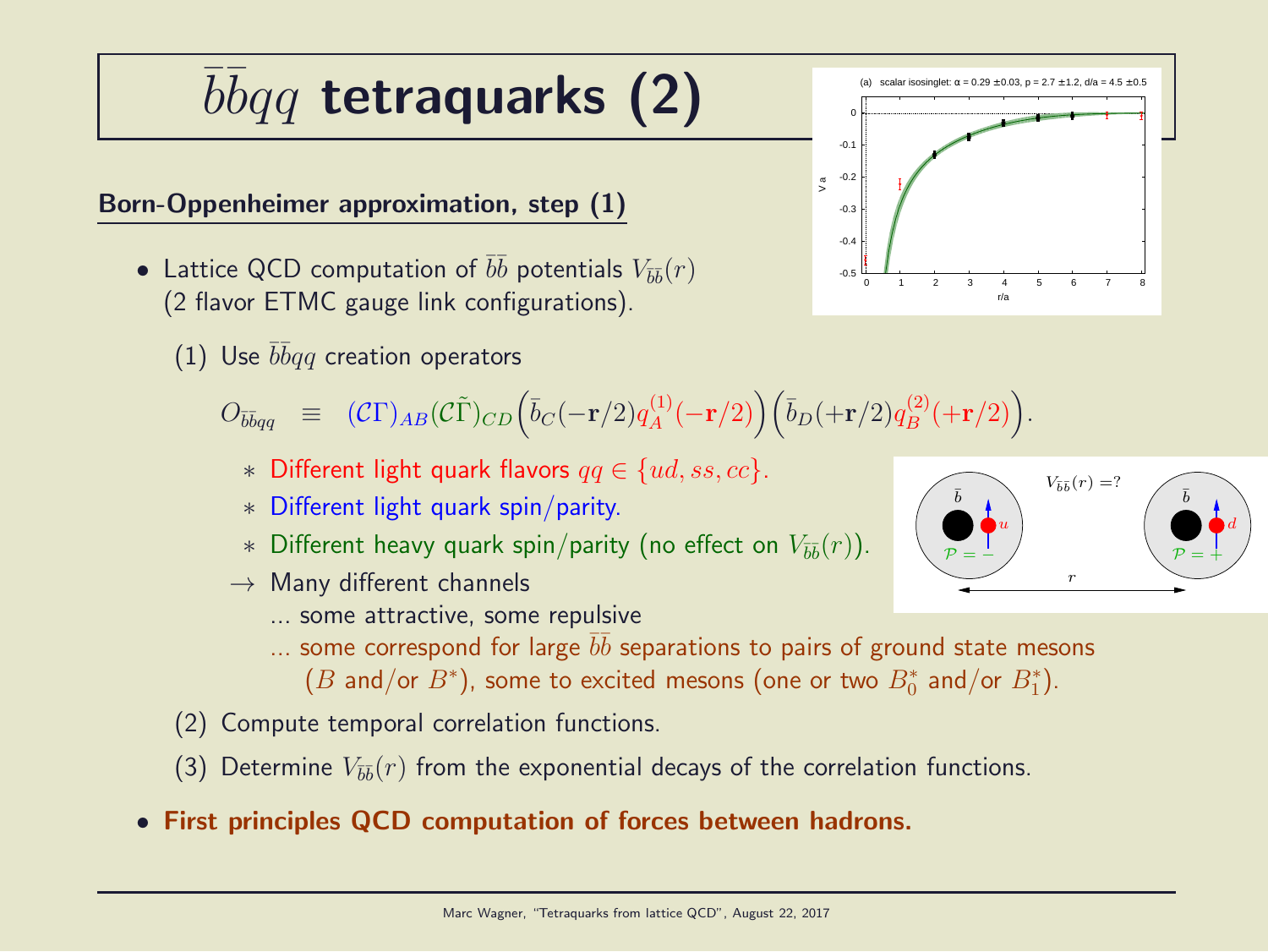## $\overline{b} \overline{b} q \overline{q}$  /  $BB$  potentials (1)

•  $I = 0$  (left) and  $I = 1$  (right);  $|j_z| = 0$  (top) and  $|j_z| = 1$  (bottom).

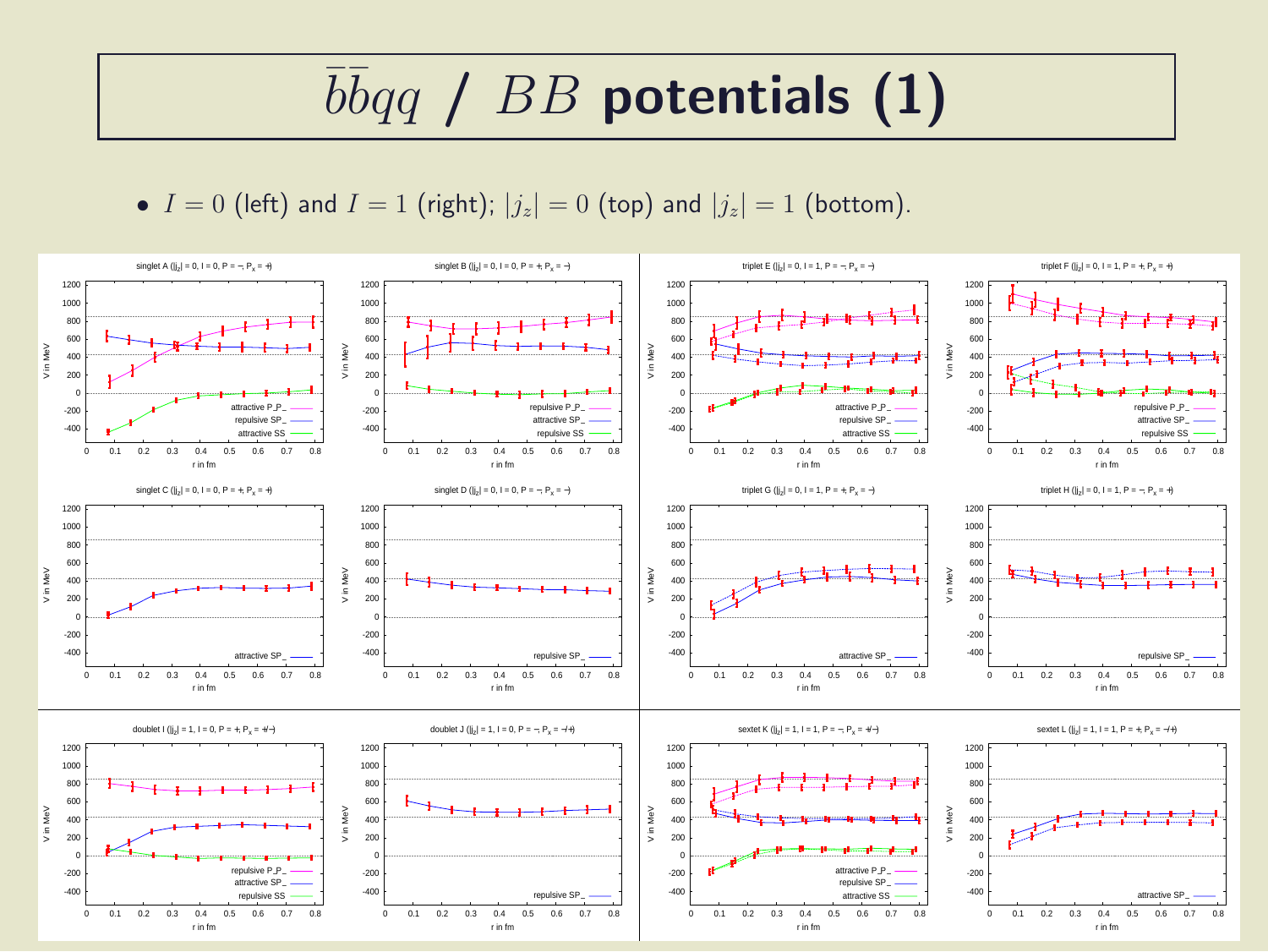# $\overline{b} \overline{b} q \overline{q}$  /  $BB$  potentials (2)

#### Why are certain channels attractive and others repulsive? (1)

- Fermionic wave function must be antisymmetric (Pauli principle); in quantum field theory/QCD automatically realized on the level of states.
- qq isospin:  $I = 0$  antisymmetric,  $I = 1$  symmetric.
- qq angular momentum/spin:  $j = 0$  antisymmetric,  $j = 1$  symmetric.
- $\bullet$  *qq* color:

 $I = (I = 0, j = 0)$  and  $(I = 1, j = 1)$ : must be antisymmetric, i.e., a triplet 3.  $-(I = 0, j = 1)$  and  $(I = 1, j = 0)$ : must be symmetric, i.e., a sextet 6.

• The four quarks  $\bar{b}\bar{b}qq$  must form a color singlet:

 $qq$  in a color triplet  $\bar{3}$   $\;\;\rightarrow$   $\;$  static quarks  $\bar{b}\bar{b}$  also in a triplet  $3.$  $qq$  in a color sextet  $6$   $\;\;\rightarrow$   $\;$  static quarks  $\bar{b}\bar{b}$  also in a sextet  $\bar{6}.$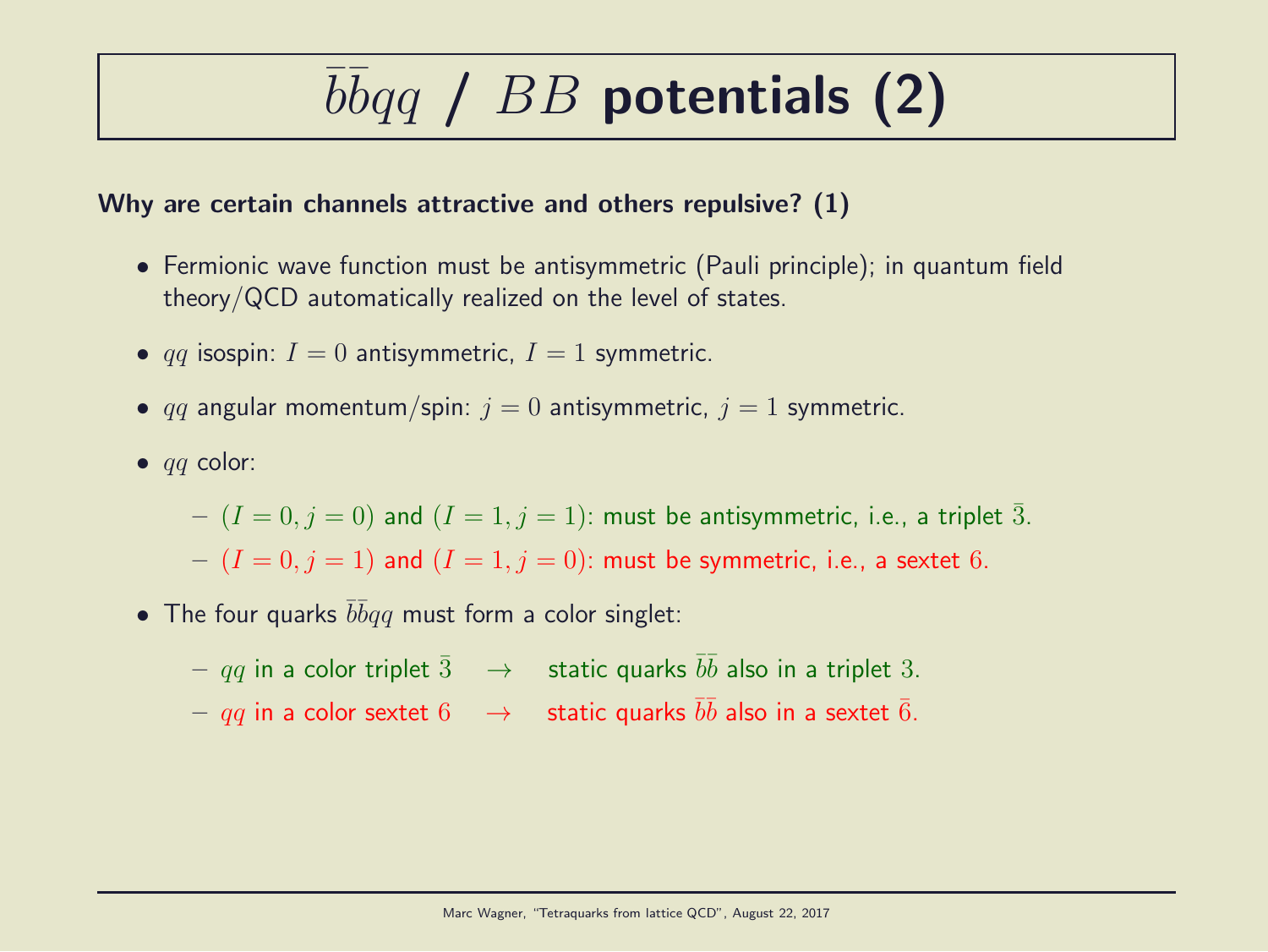# $\overline{b} \overline{b} q \overline{q}$  /  $BB$  potentials (3)

#### Why are certain channels attractive and others repulsive? (2)

- Assumption: attractive/repulsive behavior of  $\bar{b}\bar{b}$  at small separations  $r$  is mainly due to 1-gluon exchange,
	- $-$  color triplet 3 is attractive,  $V_{\bar{b}\bar{b}}(r) = -2\alpha_s/3r$ ,
	- $-$  color sextet  $\bar{6}$  is repulsive,  $V_{\bar{b}\bar{b}}(r)=+\alpha_s/3r$

(easy to calculate in LO perturbation theory).

• Summary:



- $(I = 0, j = 0)$  and  $(I = 1, j = 1)$   $\rightarrow$  attractive  $\overline{bb}$  potential  $V_{\overline{bb}}(r)$ .
- $(I = 0, j = 1)$  and  $(I = 1, j = 0) \longrightarrow$  repulsive  $\bar{b}\bar{b}$  potential  $V_{\bar{b}\bar{b}}(r)$ .

Expectation is consistent with the obtained lattice results (for ground state potentials  $[B, B^*]$ ; can be extended to excitations  $[B_0^*, B_1^*]$ ).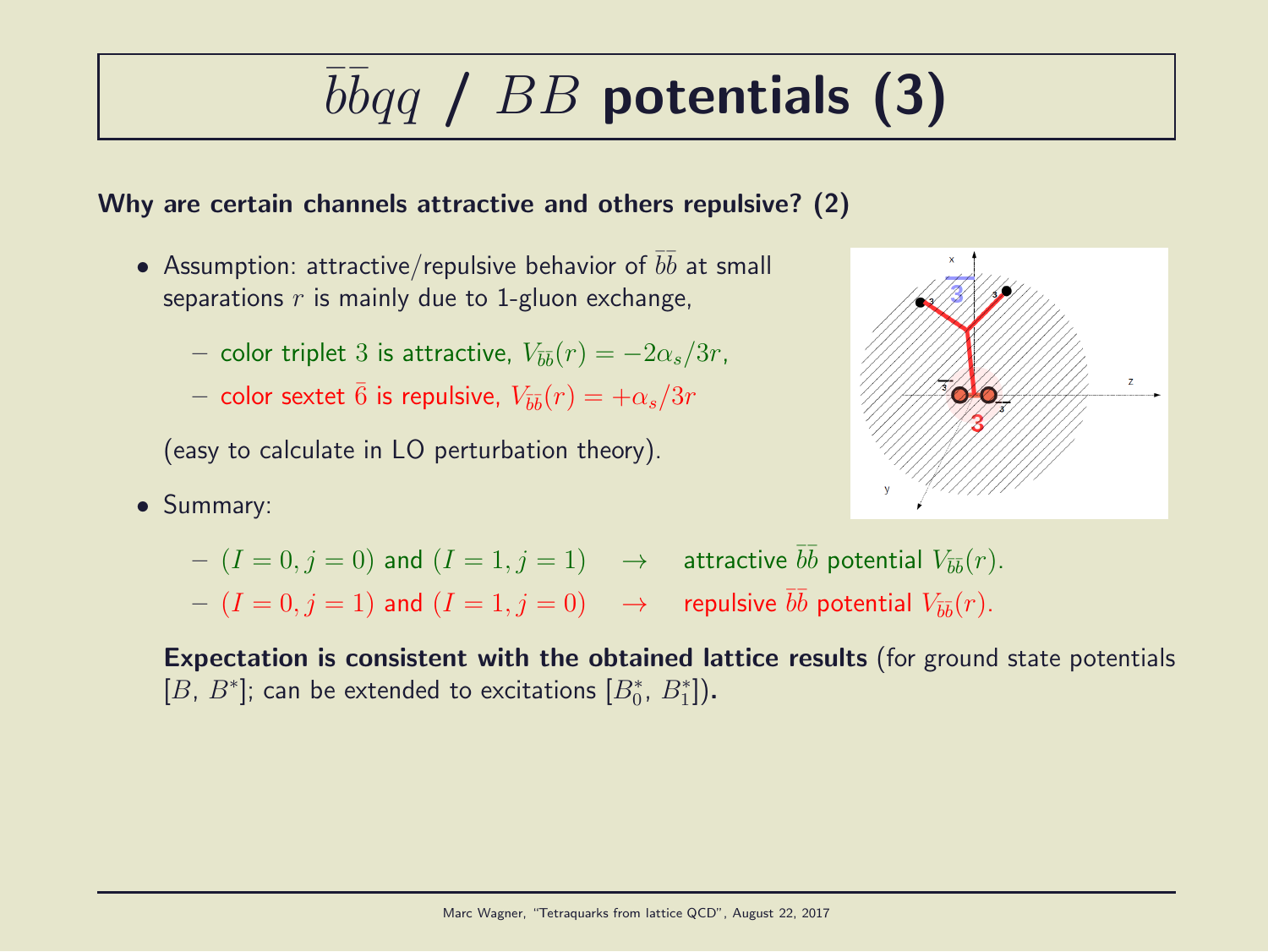## $\overline{b} \overline{b} q \overline{q}$  /  $BB$  potentials (4)

- Focus on the two attractive channels between  $B$  and  $B^*$ :
	- Scalar isosinglet  $((I = 0, j = 0)$ , more attractive):  $qq = (ud - du)/\sqrt{2}$ ,  $\Gamma = (1 + \gamma_0)\gamma_5$ .
	- Vector isotriplet  $((I = 1, j = 1))$ , less attractive):  $qq \in \{uu, (ud+du)/\sqrt{2}, dd\}, \Gamma = (1+\gamma_0)\gamma_j.$
- Computations for  $qq = ll, ss, cc$   $(l \in \{u, d\})$  to study the mass dependence.
- $\bullet$  Parameterize lattice potential results by contiuous functions obtained by  $\chi^2$  minimizing fits of

$$
V_{\bar{b}\bar{b}}(r) = -\frac{\alpha}{r} \exp\left(-\left(\frac{r}{d}\right)^p\right) + V_0:
$$

- $1/r$ : 1-gluon exchange at small  $\bar{b}\bar{b}$  separations.
- $\, \exp(-(r/d)^p)$ : color screening at large  $\bar{b} \bar{b}$  separations due to meson formation.
- Fit parameters  $\alpha$ , d and  $V_0$ ;  $p = 2$  from quark models.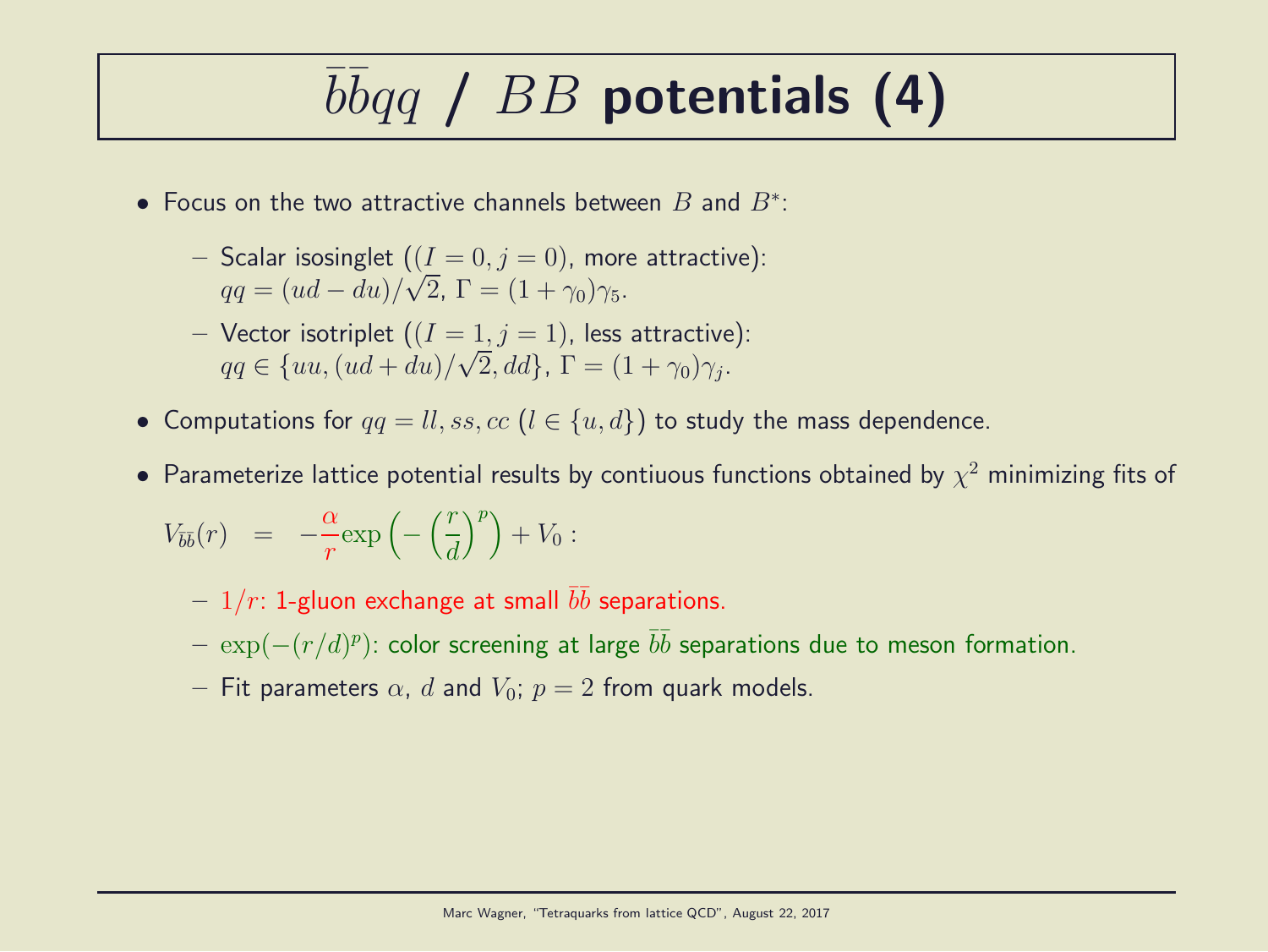## $\overline{b} \overline{b} q \overline{q}$  /  $BB$  potentials (5)

• Potentials for  $qq = ll, l \in \{u, d\}$  are wider and deeper than potentials for  $qq = ss, cc$ .  $\rightarrow$  Good candidates to find tetraquarks are systems of two very heavy and two very light quarks, i.e.,  $\bar{b}\bar{b}ll$ .

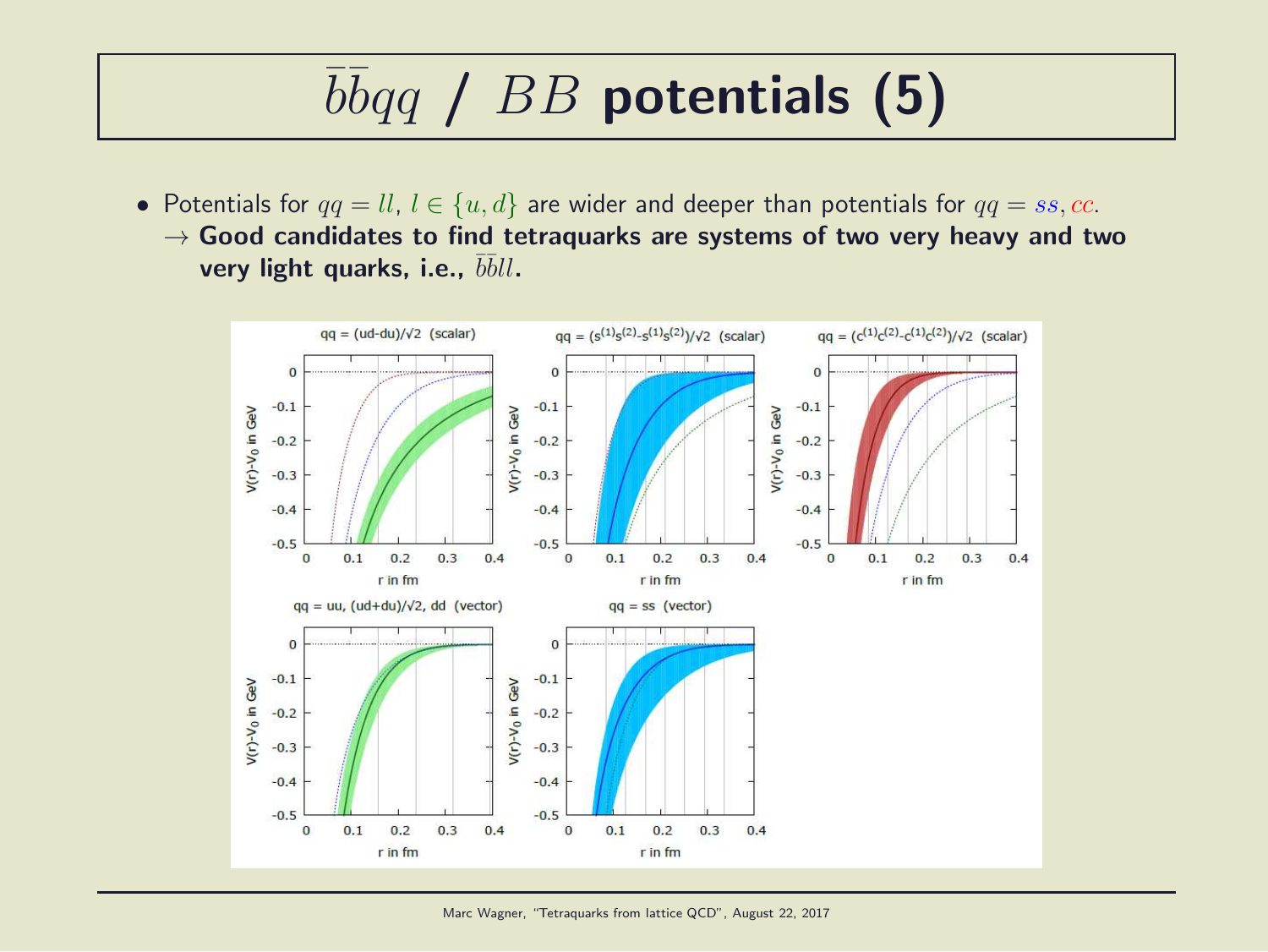## $\overline{b} \overline{b} q q$  tetraquarks (3)

#### Born-Oppenheimer approximation, step (2)

 $\bullet$  Solve the Schrödinger equation for the relative coordinate of the heavy quarks  $\bar{b}\bar{b}$ ,

$$
\left(-\frac{1}{2\mu}\Delta + V_{\bar{b}\bar{b}}(r)\right)\psi(\mathbf{r}) = E\psi(\mathbf{r}) \quad , \quad \mu = m_b/2;
$$

possibly existing bound states, i.e.,  $E < 0$ , indicate  $\bar b\bar b qq$  tetraquarks.

• There is a bound state for  $qq = (ud - du)/\sqrt{2}$  (i.e., the scalar isosinglet potential) and orbital angular momentum  $l=0$  of  $\overline{bb}$ , binding energy  $E=-90^{+43}_{-36}$  MeV with respect to the  $B + B^*$  threshold, confidence level  $\approx 2 \sigma$ . (a) scalar isosinglet:  $\alpha = 0.29 \pm 0.03$ , p = 2.7  $\pm$  1.2, d/a = 4.5

> -0.2 -0.1 0

 $\tilde{z}$ 



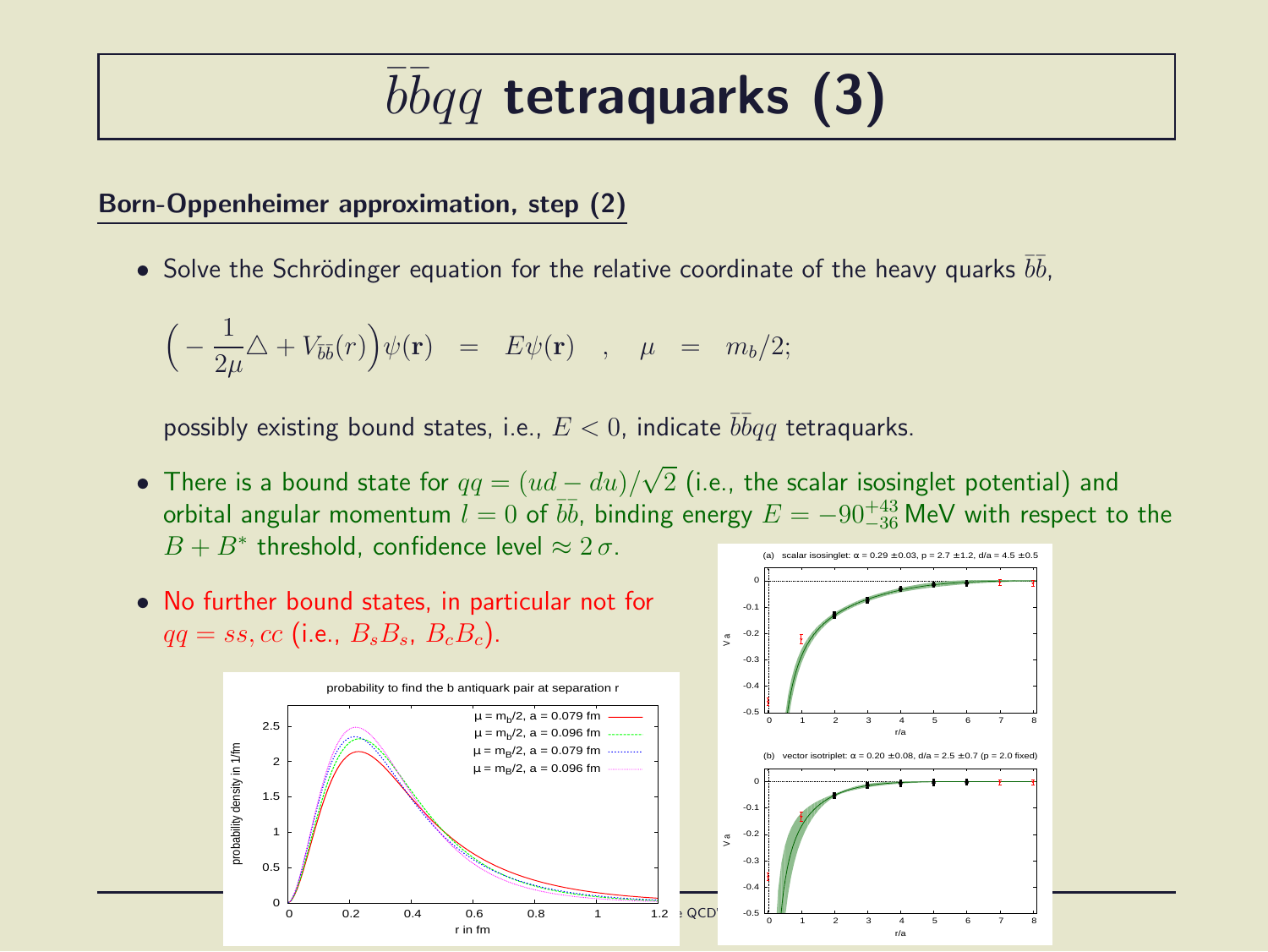#### $qa = (ud-du)/\sqrt{2}$  $qq = uu, (ud+du)/\sqrt{2}$ , dd

## $\overline{b} \overline{b} q q$  tetraquarks (4)

- Estimate the systematic error by varying input parameters:
	- the  $t$  fitting range to extract the potential from effective masses,
	- the  $r$  fitting range for

$$
V_{\overline{b}\overline{b}}(r) = -\frac{\alpha}{r} \exp\left(-\left(\frac{r}{d}\right)^p\right) + V_0.
$$

- Left: isoline plots of the binding energy E for  $l = 0$ .
- Bottom: histogram for the binding energy  $E$  for  $qq = (ud - du)/\sqrt{2}$  and  $l = 0$ .





d in fm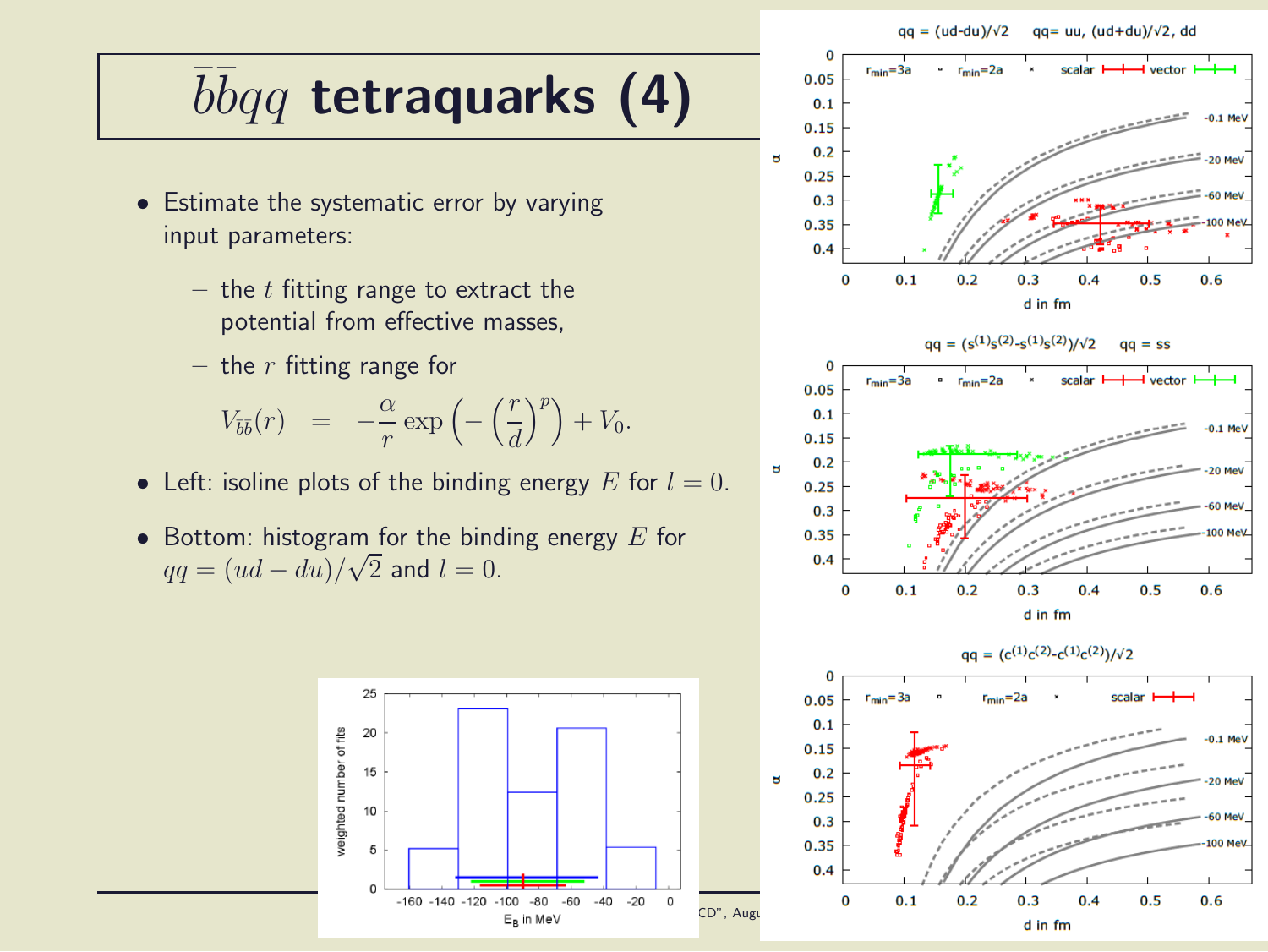## $\overline{b} \overline{b} q q$  tetraquarks (5)

• To quantify "no binding", we list for each channel the factor, by which the reduced mass  $\mu$ in the Schrödinger equation has to be multiplied, to obtain a tiny but negative energy  $E$ (again for  $l = 0$ ).

| qq                                  | spin   | factor |
|-------------------------------------|--------|--------|
| $(ud - du)/\sqrt{2}$                | scalar | 0.46   |
| uu, $(ud+du)/\sqrt{2}$ , dd         | vector | 1.49   |
| $(s^{(1)}s^{(2)} - s^{(2)}s^{(1)})$ | scalar | 1.20   |
| SS                                  | vector | 2.01   |
| $(c^{(1)}c^{(2)} - c^{(2)}c^{(1)})$ | scalar | 2.57   |

- Factors  $\ll 1$  indicate strongly bound states, while for values  $\gg 1$  bound states are essentially excluded.
- Light quarks  $(u/d)$  are unphysically heavy (correspond to  $m_\pi \approx 340$  MeV); physically light  $u/d$  quarks yield similar results.
- Mass splitting  $m(B^*) m(B) \approx 50$  MeV, neglected at the moment, is expected to weaken binding (will be discussed below).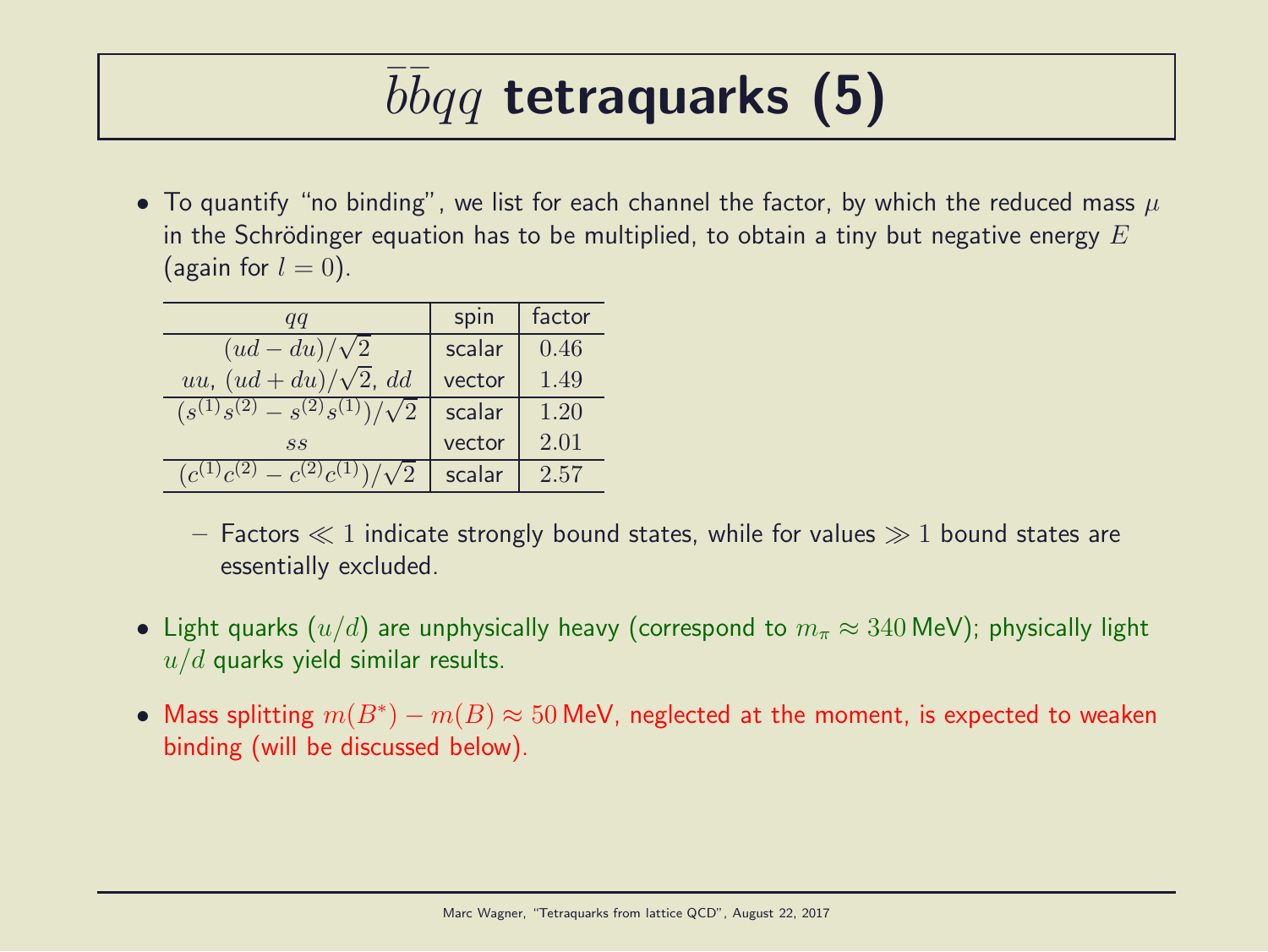## $\overline{b} \overline{b} q q$  tetraquarks (6)

#### What are the quantum numbers of the predicted  $\bar b \bar b q q$  tetraquark?

- $I(J^P) = 0(1^+).$ 
	- $−$  Light scalar isosinglet:  $qq = (ud du)/\sqrt{2}$ ,  $I = 0$ ,  $j = 0$  in a color  $\bar{3}$ ,  $\bar{b}\bar{b}$  in a color  $3$ (antisymmetric) ... as discussed above.
	- $-$  Wave function of  $\overline{b}\overline{b}$  must also be antisymmetric (Pauli principle).
		- $*$   $\bar{b}\bar{b}$  is flavor symmetric.
		- $*$   $\bar{b}\bar{b}$  spin must also be symmetric, i.e.,  $j_b = 1$ .
	- $\rightarrow$  The predicted  $\bar{b}\bar{b}qq$  tetraquark has isospin  $I=0$ , spin  $J=1.$
	- $-$  We study a state, which correspond for large  $\bar b \bar b$  separations to a pairs of  $B^{(*)}$  mesons in a spatially symmetric s-wave.
	- $\rightarrow$  The predicted  $\bar{b}\bar{b}qq$  tetraquark has parity  $P=+$  (the product of the parity quantum numbers of the two mesons, which are both negative).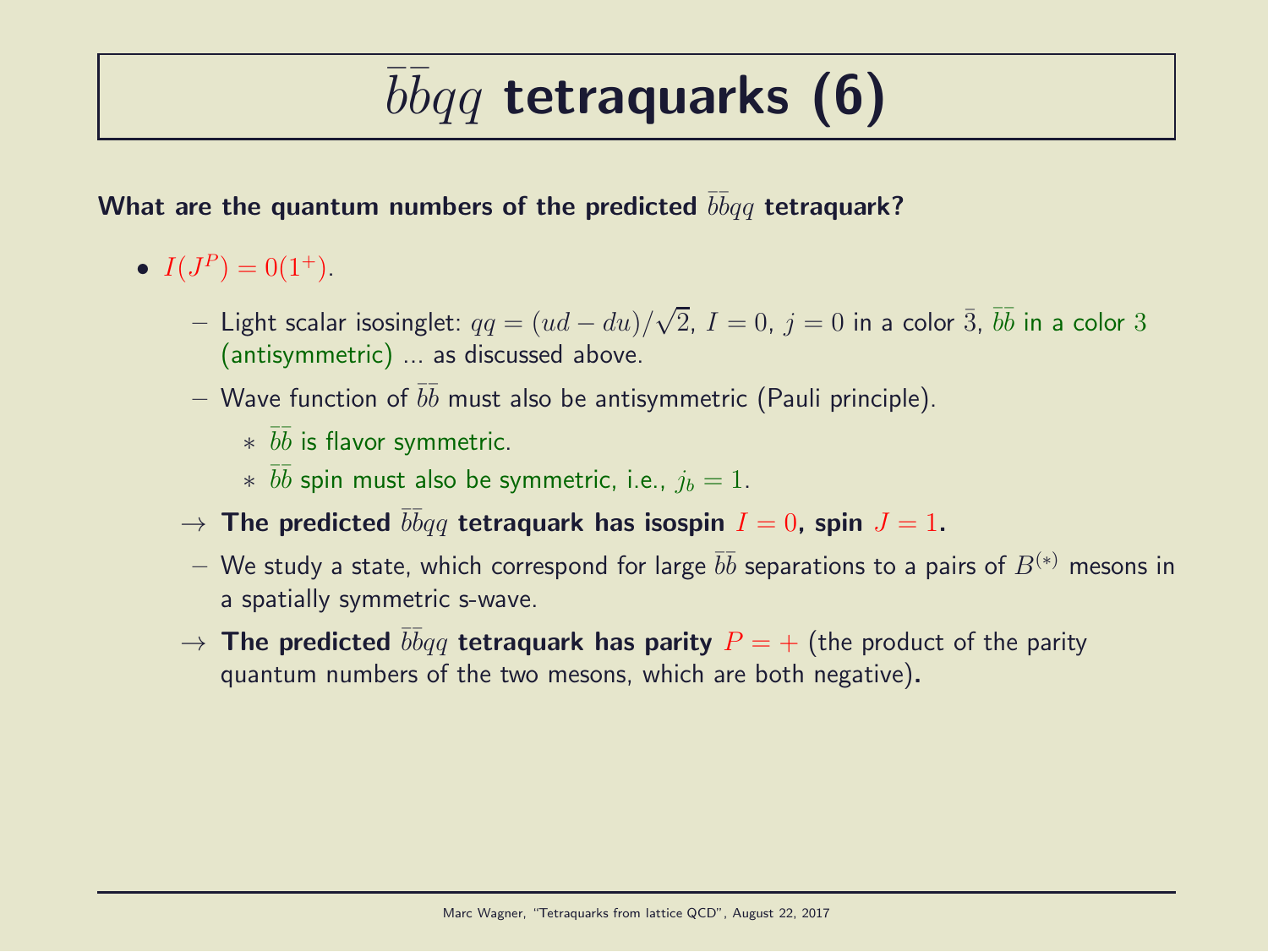### Inclusion of heavy spin effects

- Heavy spin effects have been neglected so far, e.g. mass splitting  $m_{B*} m_B \approx 46$  MeV.
- Mass splitting  $m_{B^*} m_B$  is, however, of the same order of magnitude as the previously obtained binding energy  $E = -90^{+43}_{-36}$  MeV.
- Moreover, two competing effects:
	- $-$  The attractive  $\bar b\bar b u d$  channel corresponds to a linear combination of  $BB^*$  and/or  $B^*B^*.$
	- $-$  The  $BB^{\ast}$  interaction is a superposition of attractive and repulsive  $\overline{b} \overline{b} u d$  potentials.
- Will there still be a bound state, when heavy spin effects are taken into account?
	- Yes.
	- $-$  We include heavy spin effects by solving a coupled channel Schrödinger equation. [P. Bicudo, J. Scheunert, M.W., Phys. Rev. D 95, 034502 (2017) [arXiv:1612.02758]]
	- $-$  Binding energy  $E = -59^{+38}_{-30}$  MeV.
	- $-$  Tetraquark is approximately a  $50\%/50\%$  superposition of  $BB^*$  and  $B^*B^*$  (strong attraction more important than light constituents).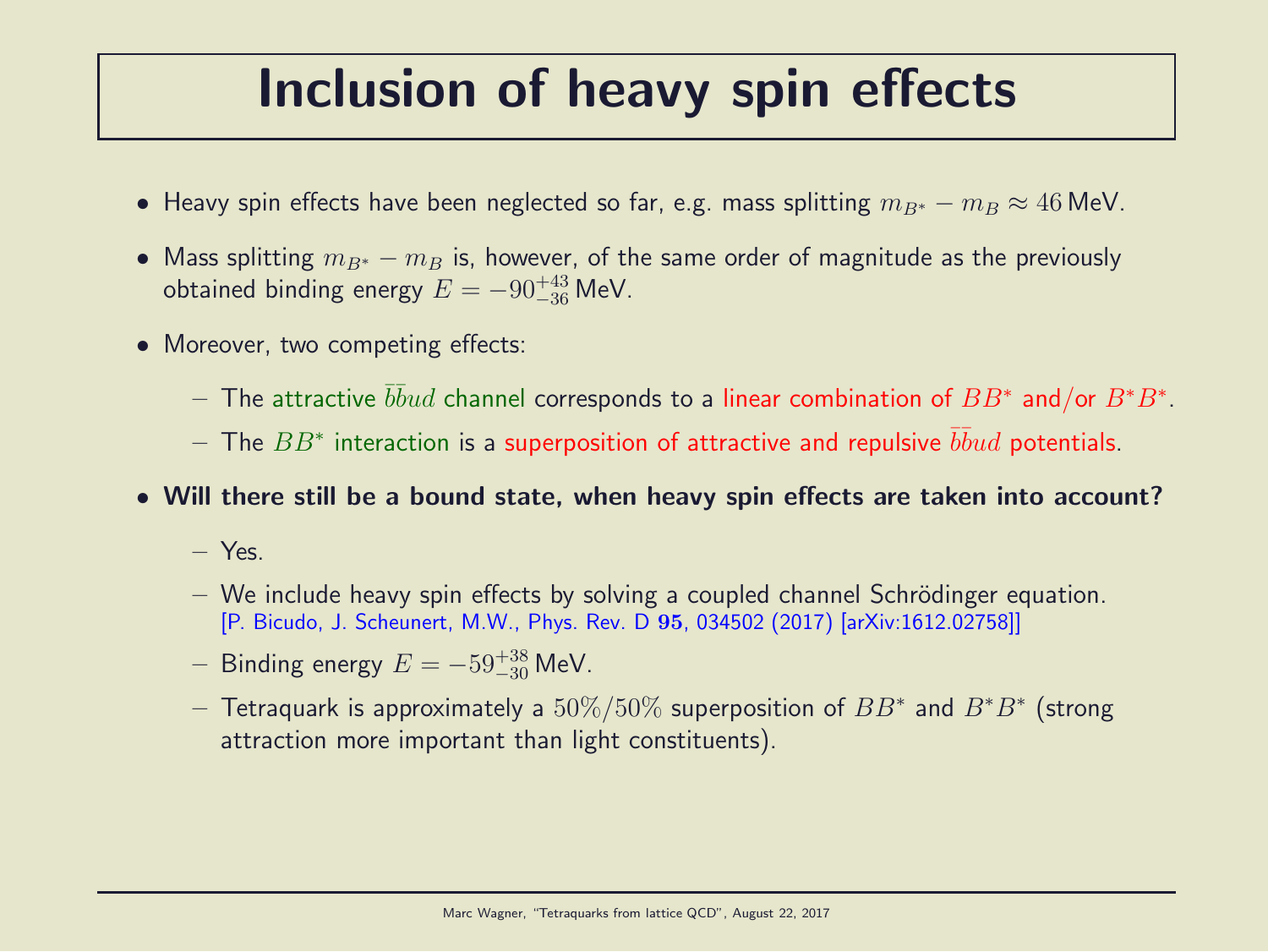## $\overline{b} \overline{b} q q$  tetraquark resonances (1)

- Most hadrons are unstable, i.e., resonances.
- $\bullet$  If a  $\bar{b}\bar{b}qq$  potential  $V_{\bar{b}\bar{b}}(r)$  is not sufficiently attractive to host a bound state, there could still be a clear resonance.
- $\bullet$  Comparatively easy to investigate within our approach (since we have potentials  $V_{\bar{b}\bar{b}}(r)$ , no Lüscher method etc. necessary).
- Use standard methods from scattering theory:
	- $-$  Solve Schrödinger equation with potential  $V_{\bar{b}\bar{b}}(r)$  and appropriate boundary conditions (incident plane wave, outgoing spherical wave)  $\rightarrow$  partial wave amplitudes  $f_l(E)$ .
	- Use partial wave amplitudes  $f_l(E)$  to ...
		- ∗ ... determine phase shifts and contributions of partial waves to total cross section  $\rightarrow$  peak indicates resonance mass.
		- ∗ ... determine poles of the S or the T matrix in the complex energy plane (correspond to poles of  $f_l(E)$ )
			- $\rightarrow$  real part of a pole  $\equiv$  resonance mass
			- $\rightarrow$  imaginary part of a pole  $\equiv$  resonance width.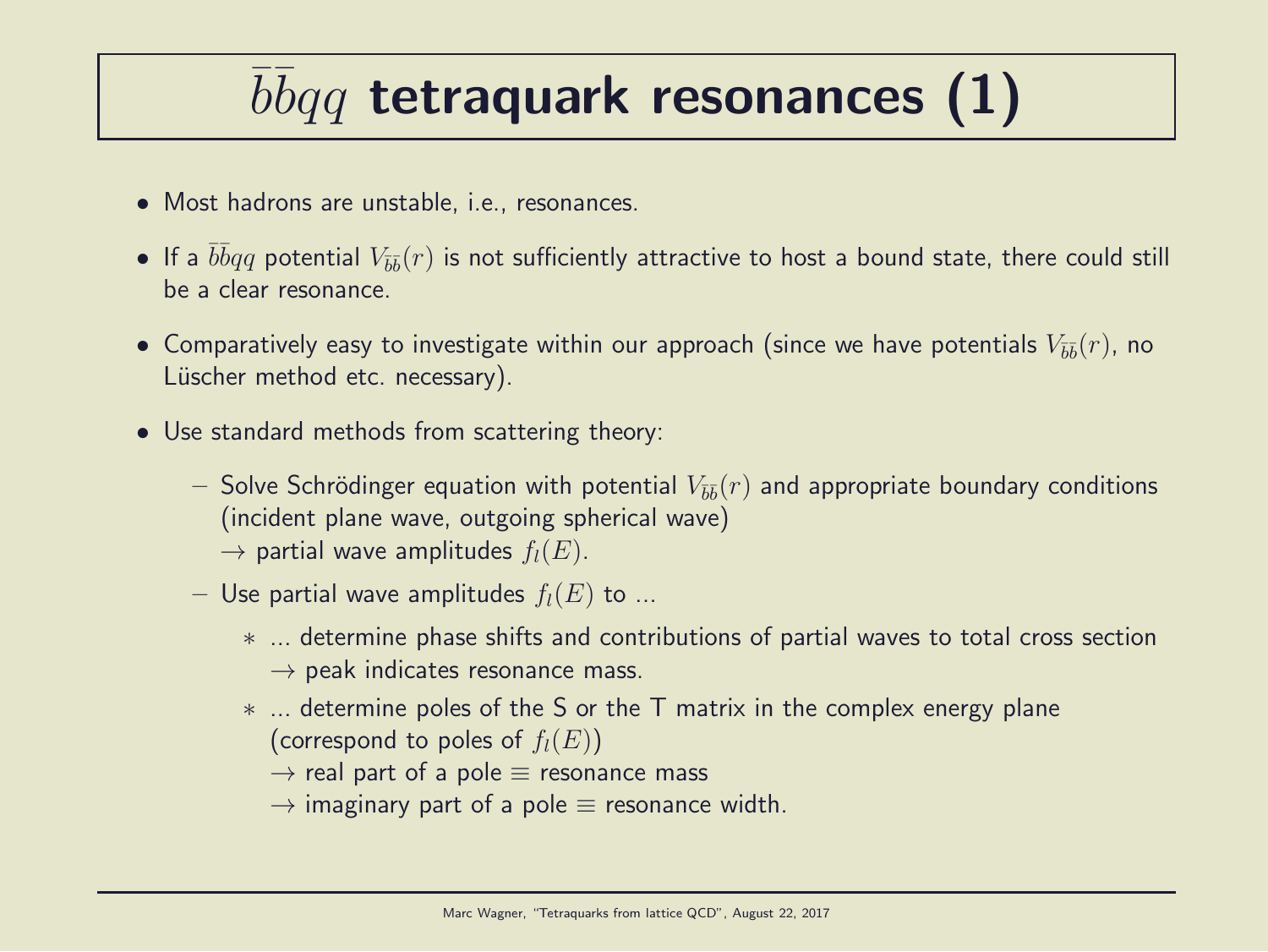## $\overline{b} \overline{b} q q$  tetraquark resonances (2)

- Exploratory study mostly for  $qq=(ud-du)/\sqrt{2}$  (i.e., the scalar isosinglet potential) and orbital angular momentum  $l=1$  of  $\overline{b}\overline{b}$ :
- There is a resonance for  $qq=(ud-du)/\sqrt{2}$  and  $l=1$ :
	- $-$  Resonance mass  $E = +17^{+4}_{-4}$  MeV above the  $BB$  threshold.
	- $-$  Decay width  $\Gamma_{\rightarrow B+B}=112^{+90}_{-103}$  MeV.
	- $-$  Quantum numbers  $I(J^P)=0(1^-).$
- There do not seem to be resonances in other channels  $(l > 1)$ , vector isotriplet potential, heavier quarks  $qq$ ).

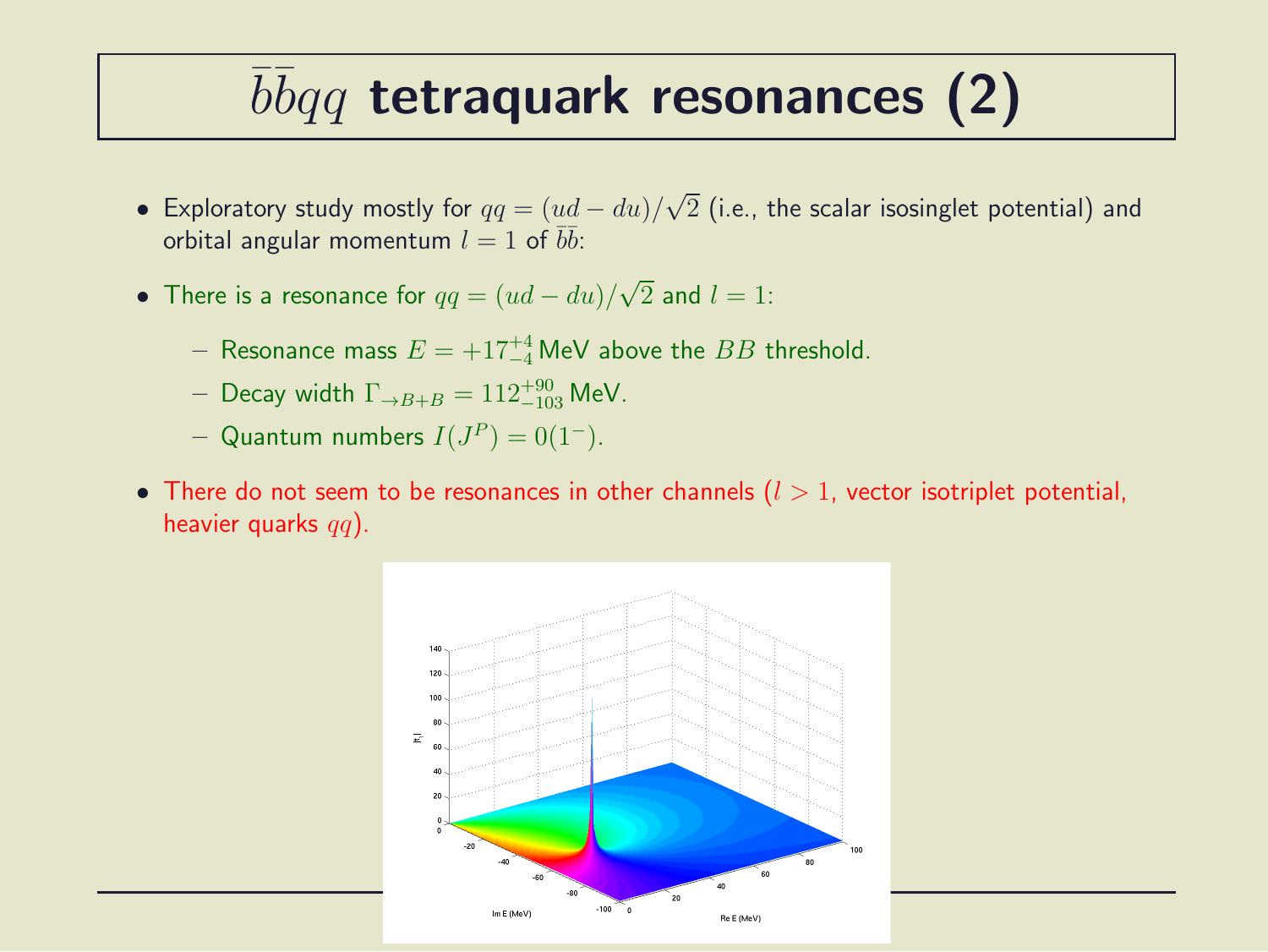## $bb$  hybrid mesons  $(1)$

• The same two-step Born-Oppenheimer approach can also be used to study heavy hybrid mesons  $(\bar{b}b + \text{gluons})$ .

#### Born-Oppenheimer approximation, step (1)

- Lattice QCD computation of  $\overline{b}b$  potentials  $V_{\bar{b}b}(r)$  (currently SU(3) Yang-Mills).
	- Use  $bb +$  gluons creation operators

$$
O_{\bar{b}b + \text{gluons}} \equiv \Gamma_{AB} (\bar{b}_A(-\mathbf{r}/2)U(-\mathbf{r}/2, +\mathbf{r}/2)b_B(+\mathbf{r}/2)).
$$

- Different non-straight path of link variables (representing gluons, which contribute to the quantum numbers in a non-trivial and different way).
- Different heavy quark spin/parity (no effect on  $V_{\bar{b}b}(r)$ ).
- [C. Reisinger, S. Capitani, O. Philipsen and M.W., arXiv:1708.05562 [hep-lat]]



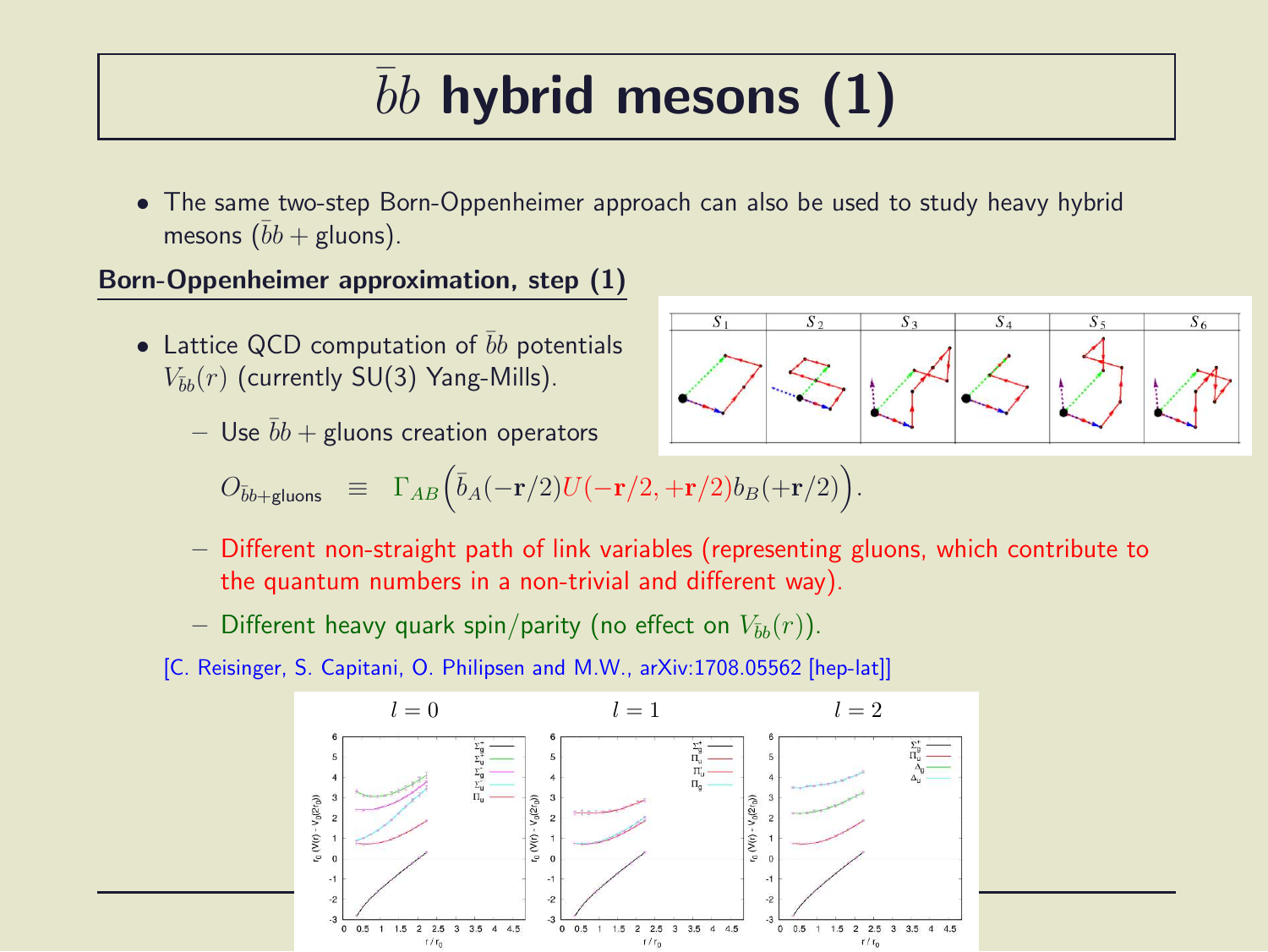### $bb$  hybrid mesons  $(2)$

#### Born-Oppenheimer approximation, step (2)

• Solve the Schrödinger equation for the relative coordinate of the heavy quarks  $bb$ ,

$$
\left(-\frac{1}{2\mu}\Delta + V_{\bar{b}b}(r)\right)\psi(\mathbf{r}) = E\psi(\mathbf{r}) \quad , \quad \mu = m_b/2;
$$

low lying states indicate  $bb$  hybrid mesons. [C. Riehl, Bachelor of Physics thesis, Goethe University Frankfurt am Main (2017)]